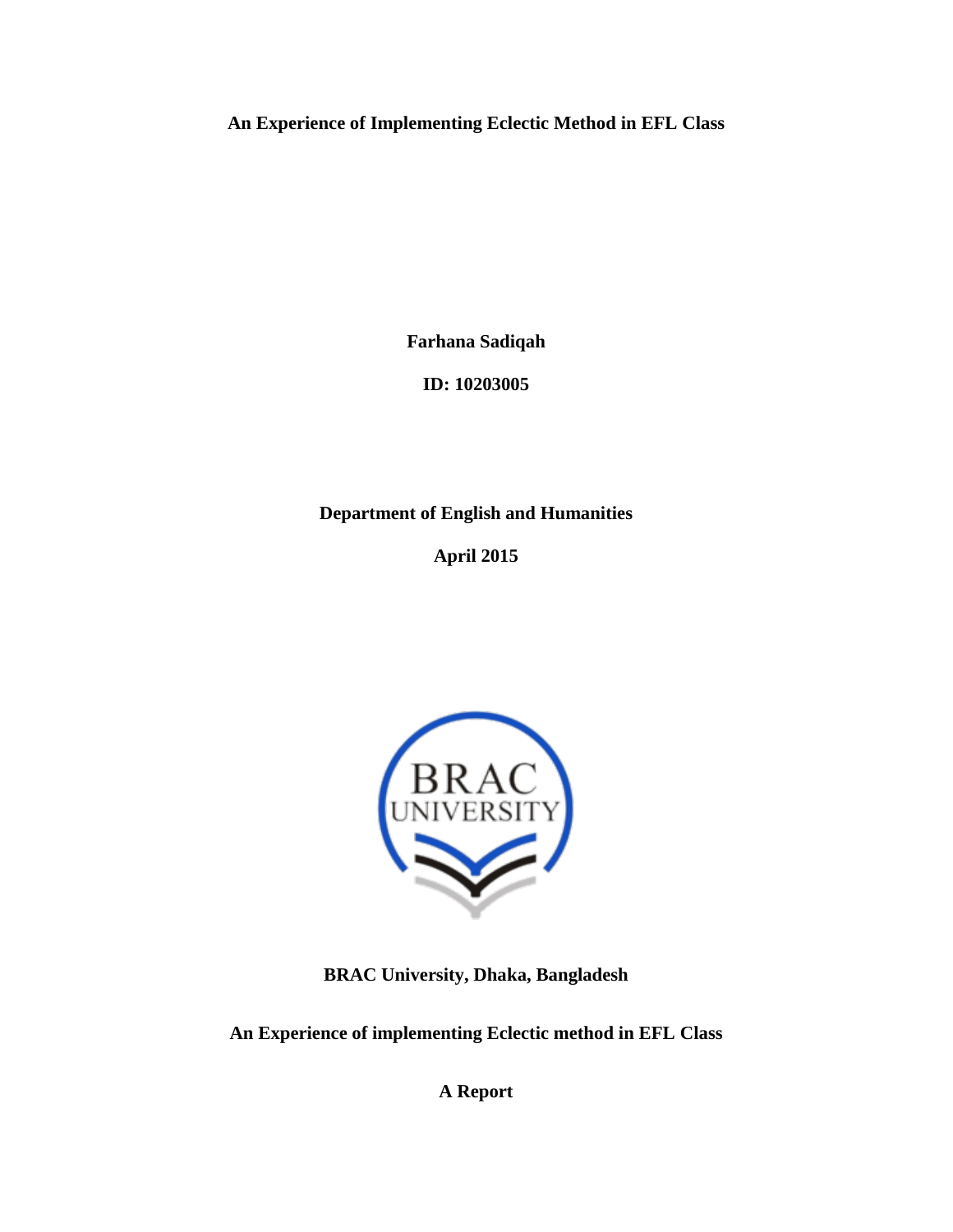# **Submitted to the Department of English and Humanities**

**of** 

**BRAC University** 

**By**

**Farhana Sadiqah**

**Student**

## **ID: 10203005**

# **In Partial Fulfillment of the Requirements**

**for the Degree of**

**Bachelor of Arts in English**

**BRAC University**

**April 2015**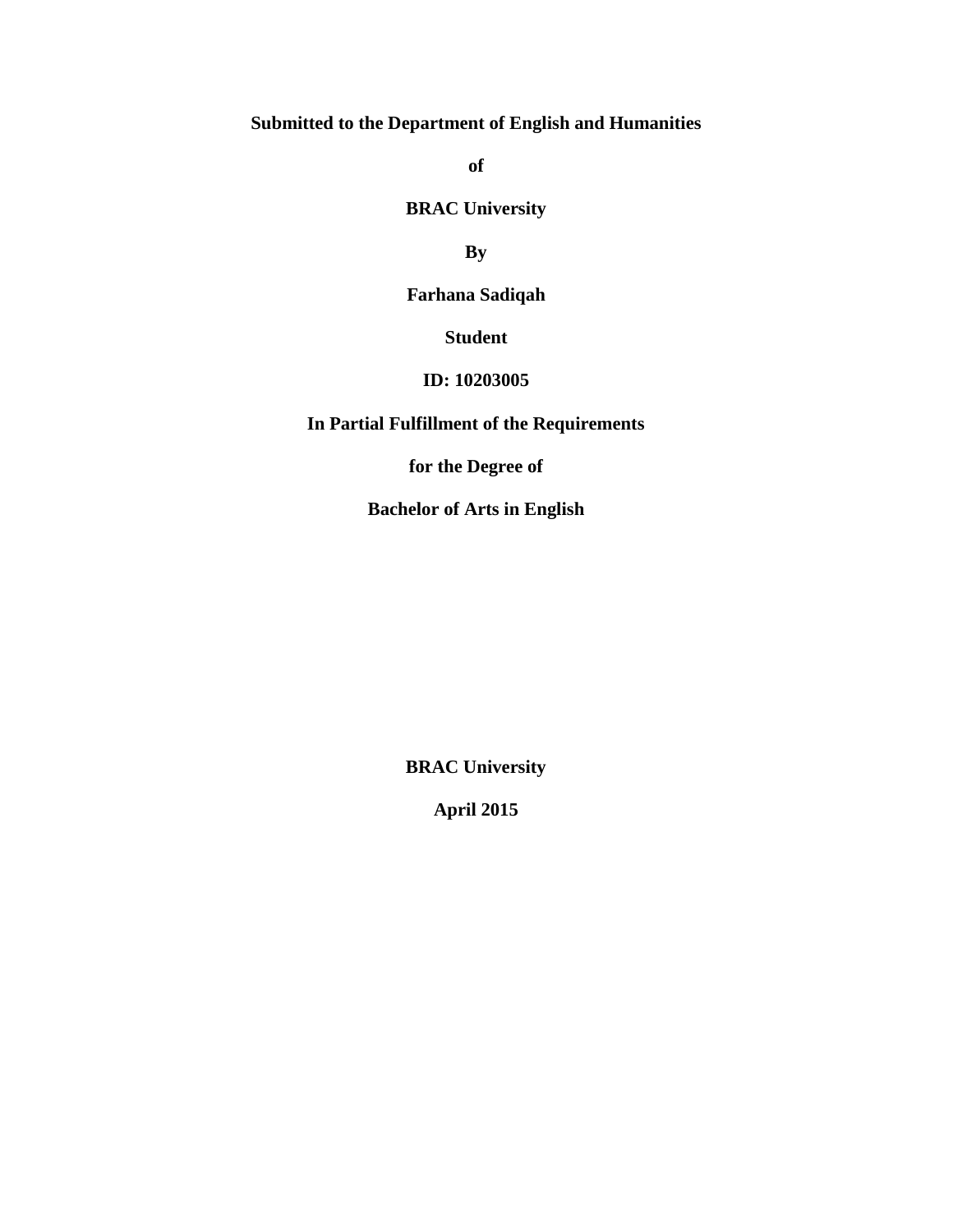# **Dedication**

This paper is dedicated to my parents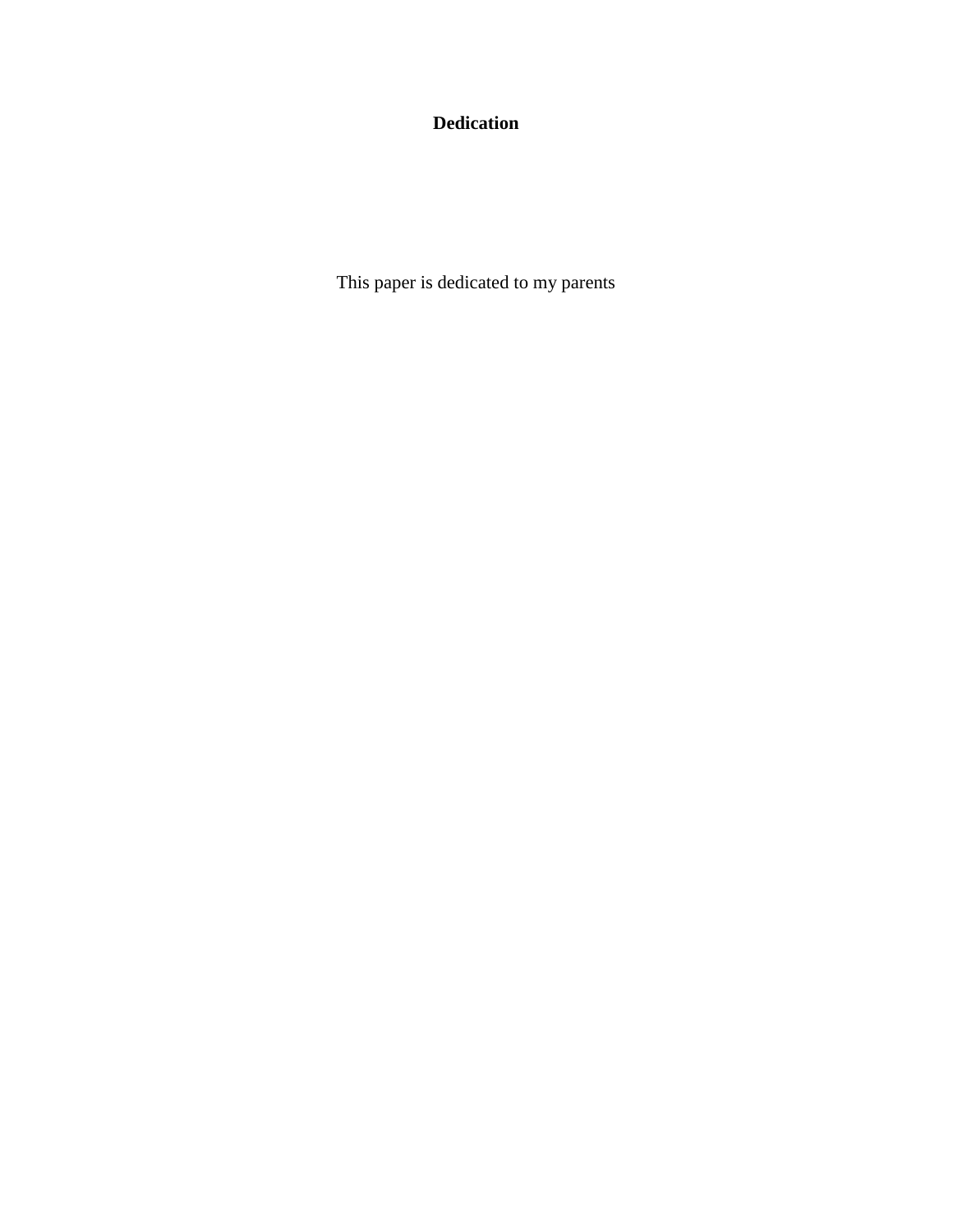#### **Acknowledgement**

At first I would like to express my cordial gratitude to the Almighty Allah for giving a wonderful family from where I gained the strength and ability to finish the report within the scheduled time. I would like to thank Saleh Uddin Ahmed, the founder and chairman of Cordova International School who gave me the opportunity to do my internship in his renowned school.

My special thanks to Dr. Firdous Azim, Chairperson, Department of English and Humanities for allowing me to do the internship.

I am deeply thankful to my supervisor Sabreena Ahmed for supporting me throughout my internship period. Her co-operation and affection really helped me to complete my dissertation. I learned a lot of things from her.

I would like to thank all of my teachers of Department of English and Humanities from where I have learned many things during my graduation period.

Special thanks to Ruksana Rahim Chowdhury, Ms. Asifa Sultana and Mushira Habib for their endless Inspiration and co-operation throughout my graduation.

Lastly, I would like to thank all of my friends for their love, support and co-operation throughout my university life.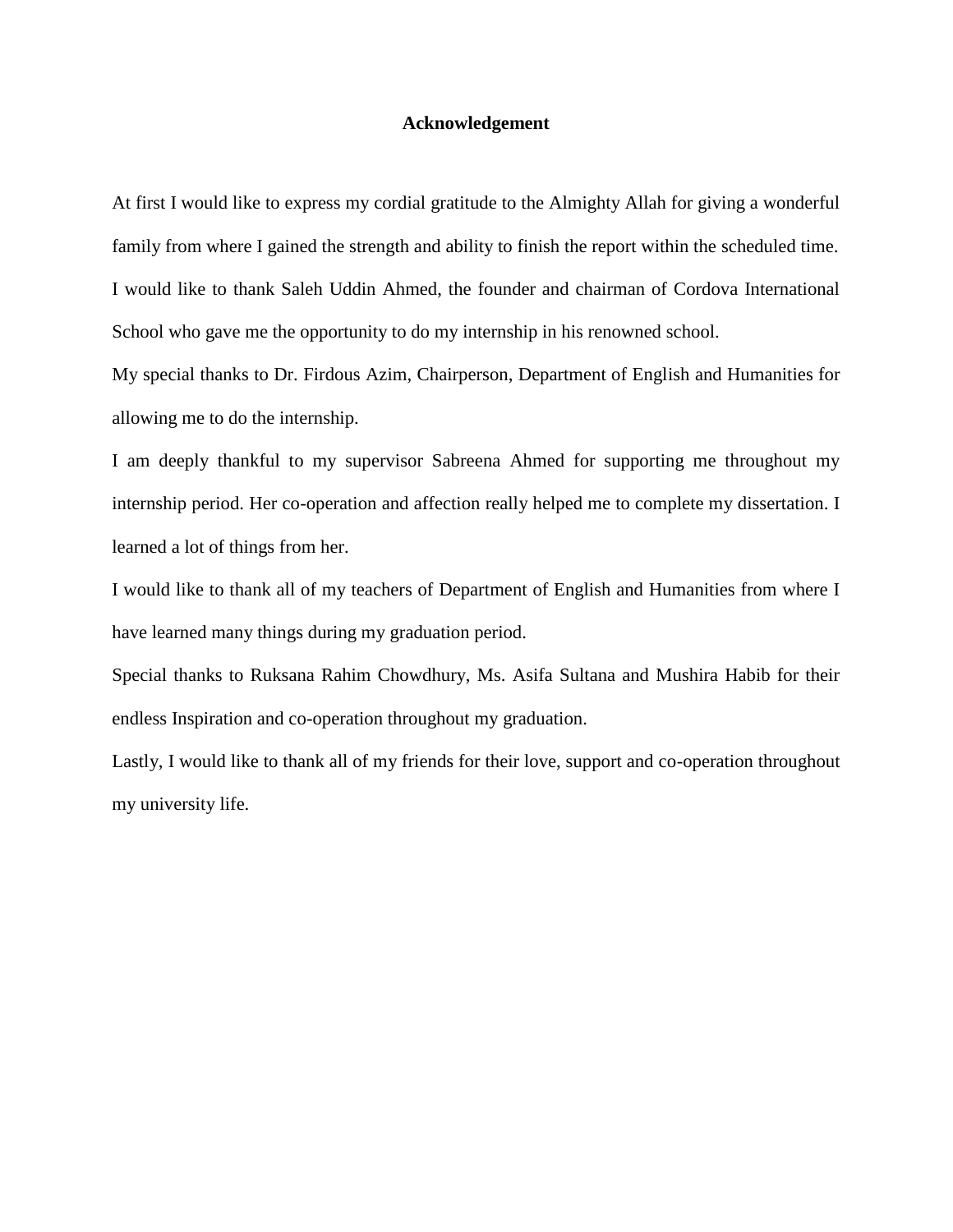# **Table of Content**

| <b>Chapters</b>  | <b>Particulars</b>        | Page #    |
|------------------|---------------------------|-----------|
| Chapter 01       | Introduction              | 01        |
| Chapter 02       | <b>Literature Review</b>  | $02-05$   |
| Chapter 03       | My experience             | $6 - 13$  |
| 3.1              | My first day as a teacher | 07        |
| 3.2              | Teaching literature       | $07-08$   |
| 3.2.1            | <b>Teaching Grammar</b>   | 08        |
| 3.2.2            | <b>Teaching Tense</b>     | 08        |
| $\overline{3.3}$ | <b>Teaching Articles</b>  | 09        |
| 3.3.1            | Vocabulary                | $09-10$   |
| 3.3.2            | Teaching writing          | 10        |
| 3.4              | Teaching language         | $11 - 12$ |
| 3.4.1            | Teaching pronunciation    | $12-13$   |
| Chapter 4        | Discussion                | $14-15$   |
| Chapter 5        | Recommendation            | $16-17$   |
| Chapter 6        | Conclusion                | 18        |
|                  | Works cited               | 19-21     |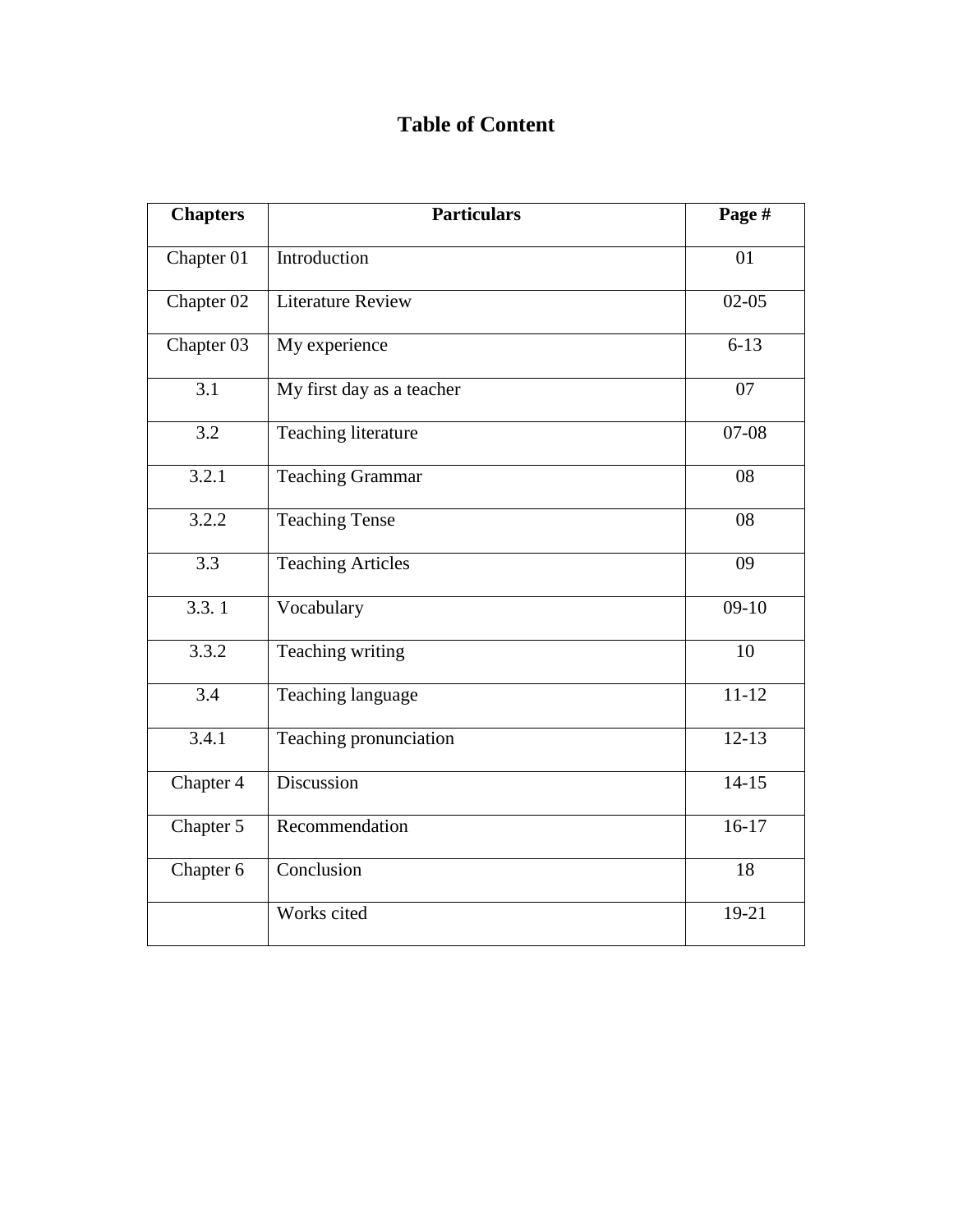## Introduction

I am FarhanaSadiqah. I have done my major in ELT. To fulfill the requirement of under graduation I have to complete my dissertation. I have done my internship in Cordova International School. It is situated at Banasree C block. This school has been established in 2001 and their slogan is "Cordova is the last resort of total education." The school has both Bengali and English medium curriculum. The school"s education level starts from play group to A" level. I worked in the English medium and taught in STD III and STD IV.

I began my internship from the  $14<sup>th</sup>$  of September and to the  $26<sup>th</sup>$  of December, 2014. After two weeks" class observation I started taking classes. I took classes of English grammar, English language and English literature. I worked under the supervision of Saleh Uddin Ahmed who is the founder and chairman of this school.

The internship basically helped me to apply the ELT methods and techniques in the EFL classes. Besides this, I learned so many things regarding teaching and it was really an opportunity for me to experience it from an authentic classroom. In my internship report I will mainly focus on eclecticism that I have used as my teaching method and my experience as well. The discussion part contains the critical analysis of my experience.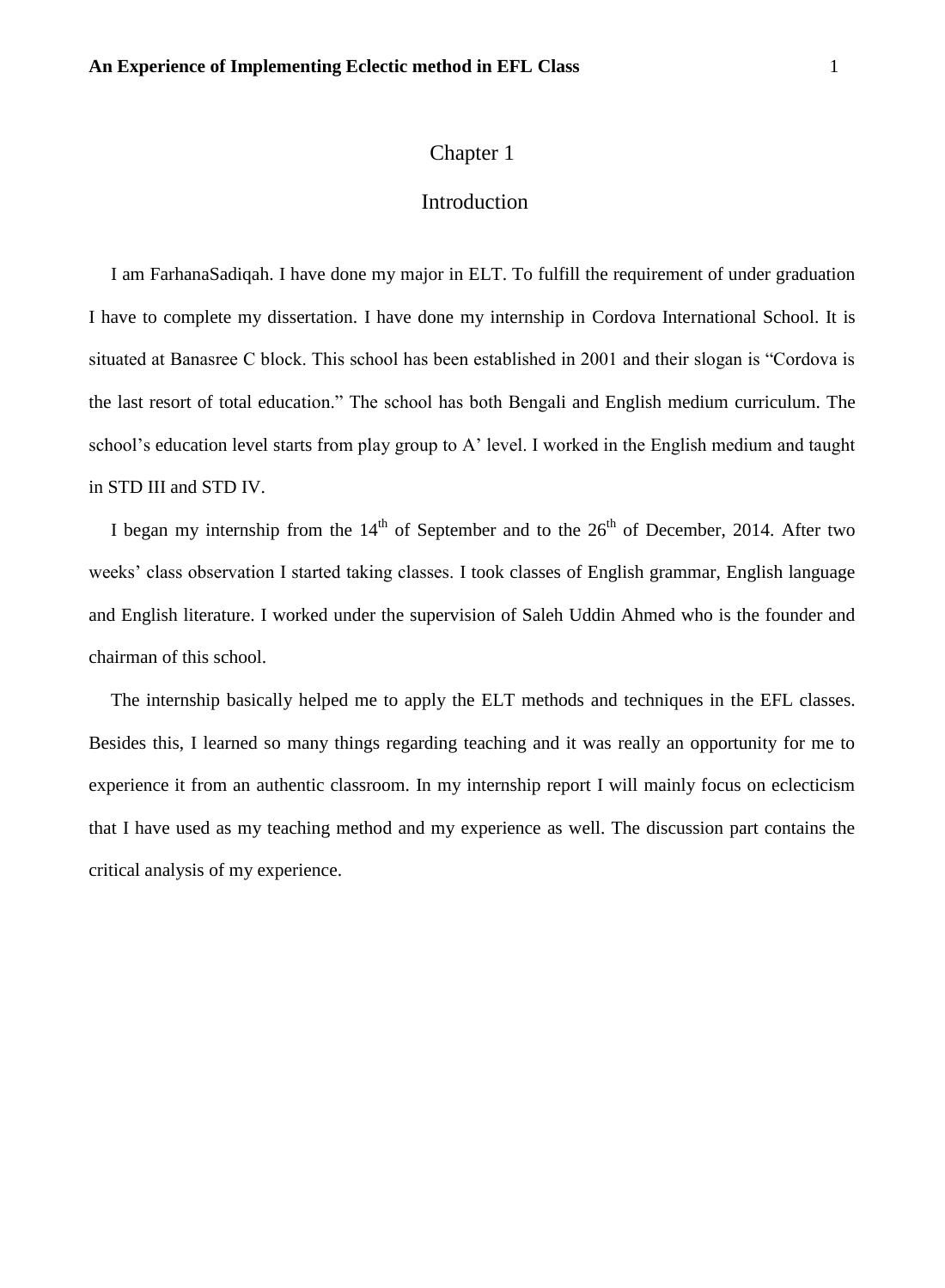#### Literature review

Different methods have been established for ELT purpose. All the methods have some positive and negative aspects. To meet the language objective a teacher"s first priority should be given in selecting the teaching methods. According to Anthony"s model, "method is the level at which theory is put into practice and at which choices are made about the particular skills to be taught, the content to be taught, and the order in which the content will be presented" (as cited in Richards and Rodgers, 2014, p. 21). According to Wail (2009), different methods have been introduced by the experts but they have realized that no particular method is good enough to be accepted as the best. All methods have some strengths and limitations (p.34).

Some popular methods that are used for ELT purpose:

The Grammar translation method

The Direct Method

The Oral Approach and Situational Language Teaching

The Audio lingual Method

Communicative Language Teaching (CLT)

Total Physical Response (TPR)

Community Language Learning (CLL)

All the methods have been used by the language teachers and they have figured out that no particular method is perfect for all kind of students in EFL classrooms. Basically the failure of one method led to create the next method. In this regard, Eskey (1983) says our tendency is to find out the simplest solution for the complicated problems and there is no exception in second language teaching (p. 315).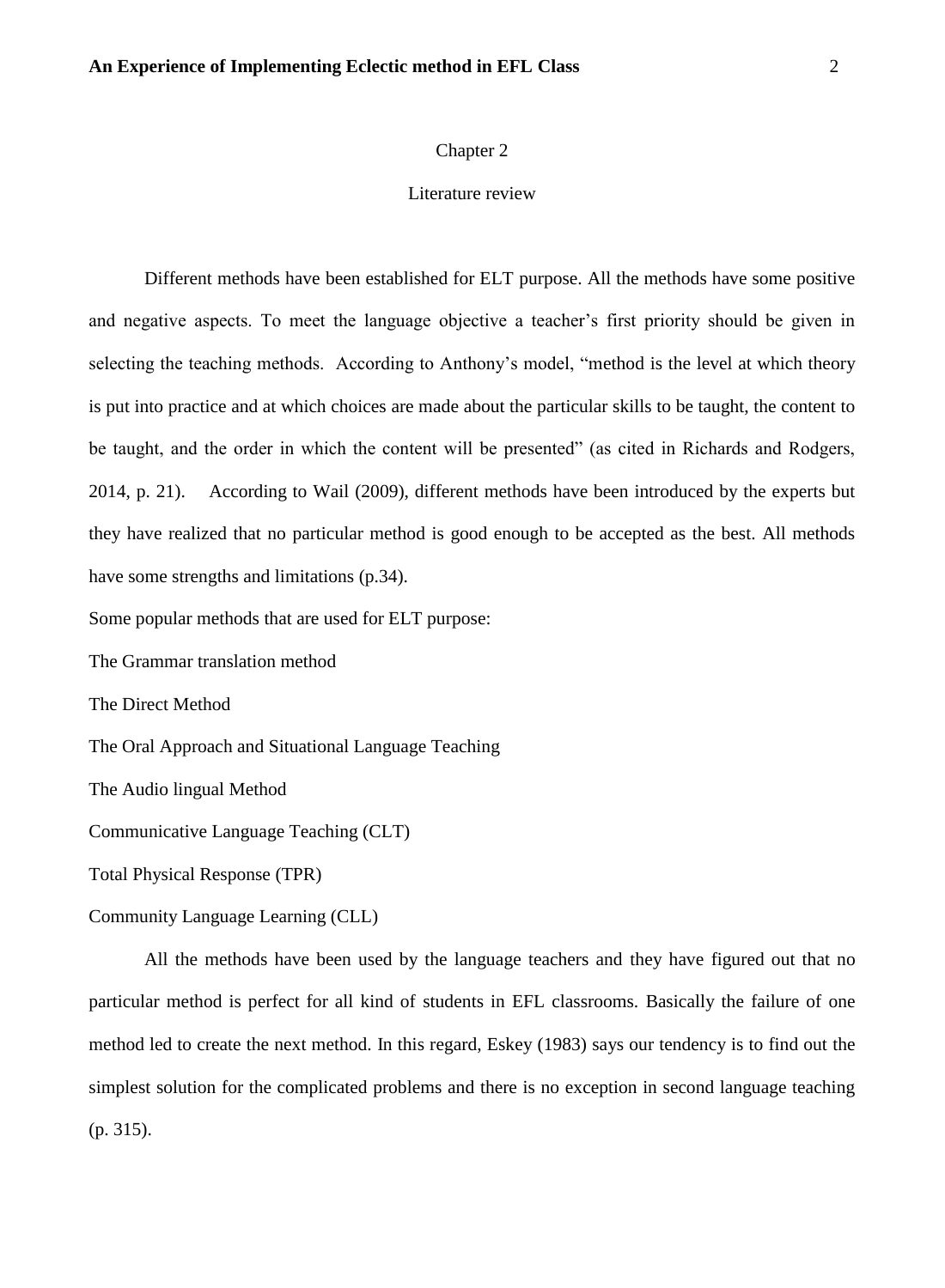Now the question is how a language teacher will select methods for the ELT classes. According to Popova(2001), different learners learn differently so a teacher has to adopt such methods that will work for the majority of the learners (p.4).

Therefore, with this intention a teacher needs to focus on the students" necessity while selecting the methods for teaching. So a language teacher should go for adaptation to design a set of effective methods which is known as eclecticism. As Wali (2009) points out that no ELT method can meet all the teaching and learning needs, so teachers need to adopt a set of principles as their teaching procedure to fulfill all language goals and programme objectives. He says, experienced teachers will reject the weak points of each approach and hold on to those aspects that are appropriate for the particular learning situations (p.34).

Furthermore, to implement different teaching techniques a teacher should have a teaching style as well to grab the students' attention. On the other hand, Li (2012) states that, "learning styles and learning strategies will influence the learning rate" (p.169). Considering this aspect of teaching, in the beginning of 1990's the eclectic method of learning was advocated and these days it has become one of the fashionably popular methods (Kumar, 2013, p.1). Language teachers and experts describe eclectic method to be one of the successful ELT methods.

In order to explain eclecticism language experts and teachers have defined it in several ways: For instance, AL Hamash described eclecticism "as a type of methodology that makes use of the different language learning approaches instead of sticking to one standard approach" (as cited in Wali, 2009, p.37).

According Larsen- Freeman (2000), "when teachers who subscribe to the pluralistic view of methods pick and choose from among methods to create their own blend, their practice is said to be eclectic" (p.183).

Indeed "The successful teacher usually organizes and makes a blend of methods he/ she thinks are appropriate. Each method has its value and uniqueness on one side and its difficulties and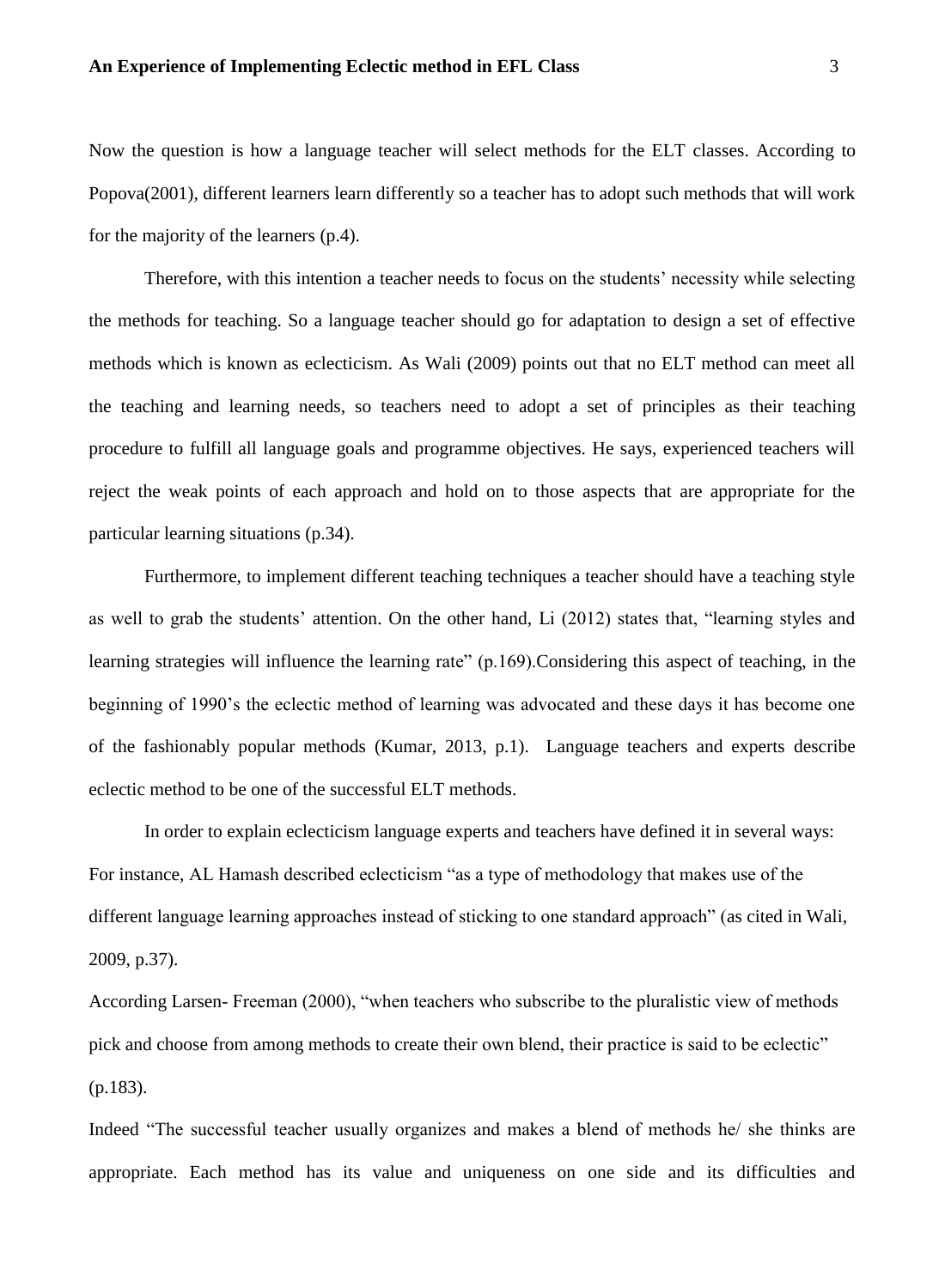disadvantages on the other side" (Bell, 2007, p.140-141).Hence, having a variety of language learning activities, eclecticism method works effectively for all types of learners (Kumar, 2013, p.1).

## **Grammar translation method (GTM):**

This method has been used for many years by the language teachers and has various names. The goal of the teachers who use this method is being able to read literature written in the target language. Students learn to translate from one language to another. Only reading and writing skills are emphasized. Grammatical rules and vocabularies of the target language are taught to reach the goal (Larsen-Freeman, 2004, p.17-18).

## **Principal Characteristics of the Grammar Translation Method:**

- Students learn and apply grammatical rules to translate sentences and texts into and out of the target language
- The major focus is reading and writing
- Grammar is taught deductively (Richards and Rodgers, 2001, p.5-6).
- There is little emphasize on spoken language
- Accuracy is considered to be essential (Harmer, 2007, p.63).

The role of the teacher is authoritative in the classroom. Students are to follow their teachers' instructions and if they make errors, teachers help them with the correct answer (Larsen-Freeman, 2004, p.17-19).

**The Direct Method**: This method arrived at the end of the nineteenth century as the replacement of the grammar translation method. In direct method, translation was totally abandoned and accuracy is important (Harmer, 2007, p.63).

#### **Principal Characteristics of the Direct Method:**

- Translation is not allowed
- Students speak in the target language and communicate as if they were in the real situations
- Grammar is taught deductively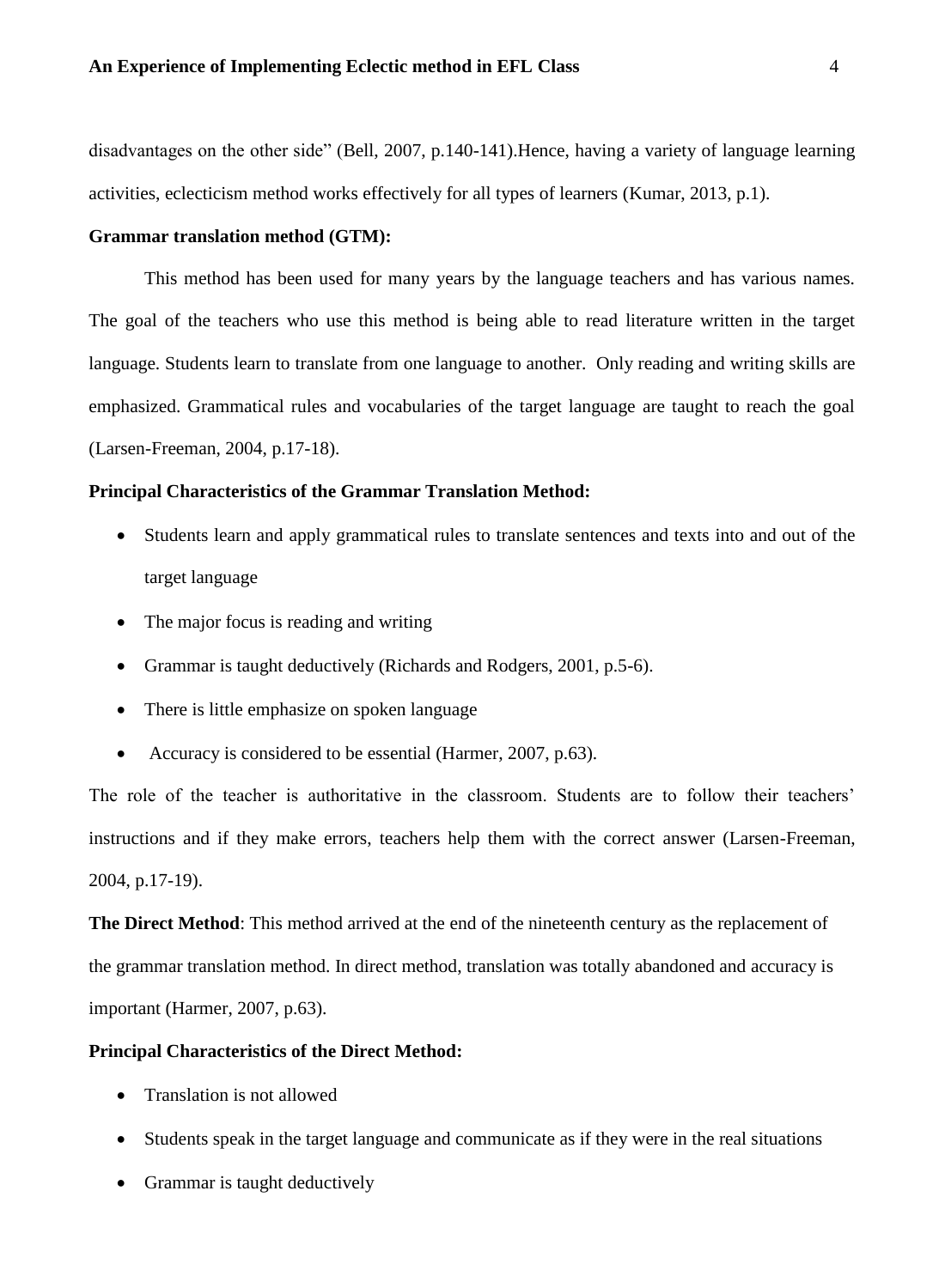- By using new words students practice vocabulary in full sentence
- Oral communication is emphasized

The goal of the method is to teach students communicate in the target language. The role of the teacher and the students are like partner in the classroom. Self-correction is encouraged (Larsen-Freeman, 2004, p.27- 30).

#### **Communicative Language Teaching (CLT):**

Communicative Language teaching aims to involve students in real or realistic communication. Thus role -plays simulation and to solve a puzzle can only do so by sharing information. To communicate properly students should have a desire to communicate and purposes for communication (Harmer, 2007, p.69-70).

## **Principal Characteristics of the Communicative Language Teaching:**

- CLT is learning to communicate in the target language by using language for real purposes.
- CLT extensively focused on speaking and listening skills.
- CLT involves little grammar instruction (Sato and Kleinsasser, 1999, p.502-504).

Another characteristic of this method is the use of authentic materials. The teacher acts as an advisor and his/her responsibility is to establish situations to promote communication. Errors are tolerated during fluency -based activities and seen as the development of communication skills. Teacher notes down the errors during fluency activities and return them in an accuracy –based activities (Larsen-Freeman, 2004, p.128-132).

Code switching is another phenomenon that I observed in EFL classroom. Argenter (2001) defines code –switching, "as the use of two languages or two codes in the same communicative event who are bilingual" He also addressed it as an interactional phenomenon in everyday talk (p.378).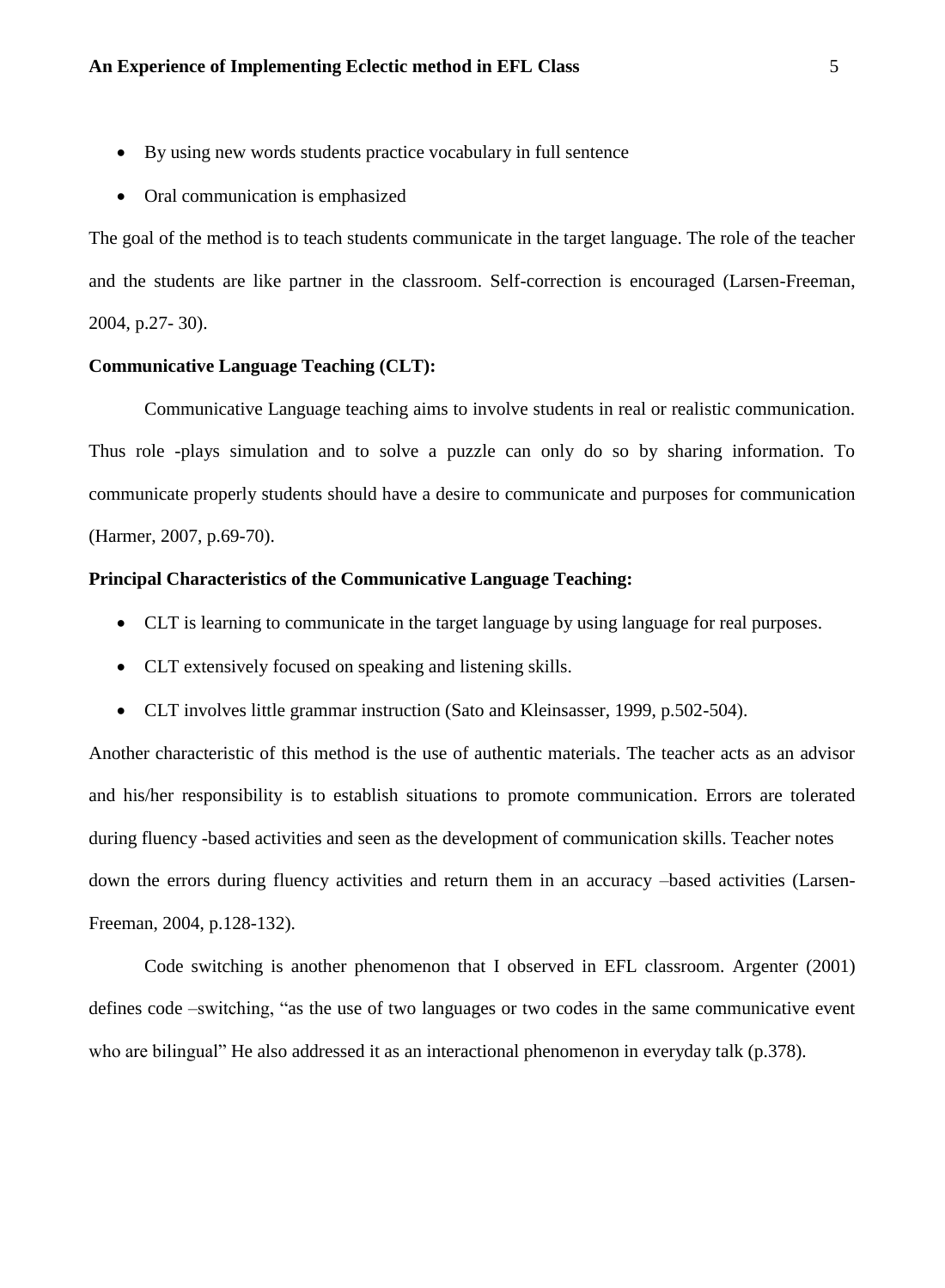## **My Experience**

To complete my dissertation, I decided to do an internship so that I can apply the techniques and knowledge of English Language Teaching (ELT) through my teaching in a school. The name of the school that I had chosen for my internship was Cordova International School. It is an English medium school, approved by the Edexcel. Cordova is situated at Banasree C block. This school has been established in 2001 and their slogan is "Cordova is the last resort of total education."

I started taking classes after observing classes for two weeks. I taught students of grade III and IV. I used to take classes of English grammar, English language and English literature. It was an opportunity for me to implement the ELT theories as well as the other linguistic aspects to explore how those techniques and principles work in language teaching classes. From the very first day of my class, I tried to focus on my teaching style so that I can grab the students' attention which I found very important during class observation period. The first two weeks" class observation really helped me to choose my teaching methods based on the majority of the individual students. I basically taught different topics using different methods. During class observation period, I have noticed that the teacher used to teach everyday almost in the same way. There was no variation in teaching style. It made students unenthusiastic towards the class. I usually sat on the last bench. It was easier for me to monitor the whole class. I also noticed that rotation of seats was absent. Students usually liked to sit with their friends and started talking and whispering during the class. The school is basically a residential house which has been rented to run its programmes. So every classroom is comparatively smaller to the number of the students. Teacher has to spend much time to manage the class. As it was not possible to change the infrastructure of the classroom the only option was to change the teaching method and style to grab the students' attention. This is why I choose eclectic method as a topic of my paper which I applied during my teaching in Cordova International school as a teacher.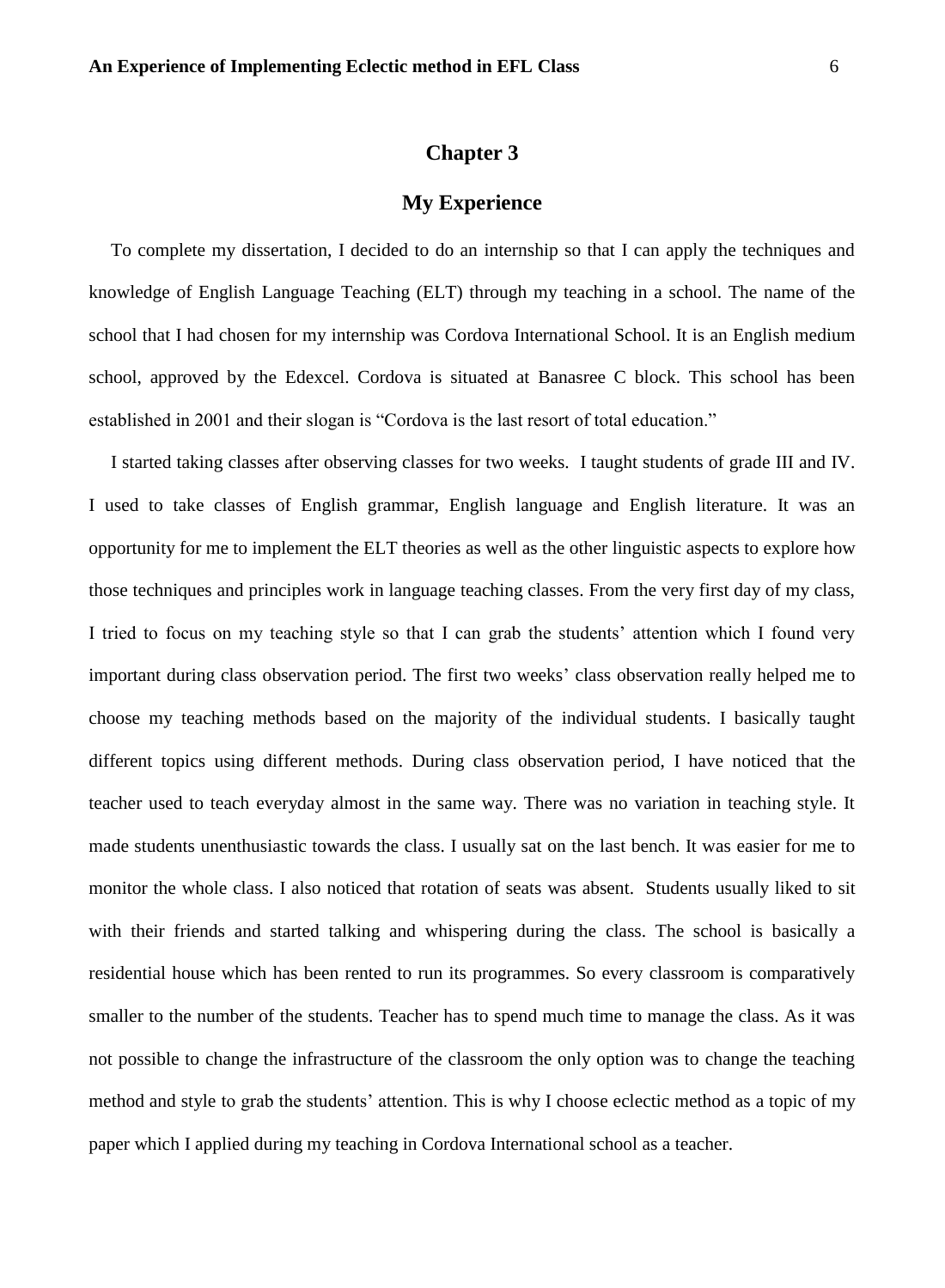#### 3.1. **My first day as a teacher:**

Before starting taking classes, I was informed of few rules of the school. Like

- I have to finish the syllabus on time
- After the class I have to write what I have taught in the register book.
- I was also asked to keep consultation hour for the students

On the first day, I took class in class IV. It was English literature class. There were 33 students in the class and time allocation was 45 minutes. At the beginning of the class I introduced myself and I asked my students to introduce themselves as well. They were so curious about me that first 15 minutes I had to spend in answering their questions. The conversation helped me to remove my nervousness and stand before them confidently. Before coming to the class, I talked to the class teacher who gave me the syllabus and other instructions regarding the course. It was tougher than I expected it to be to stand in front of the classroom as a teacher because 33 pairs of eyes were looking at me at a time. Suddenly, I looked at the clock; I saw one third of the class time was left. So I did not wait to start teaching them the story "Magic Sleep" from Grimm"s fairy tales. I used some elicitation techniques. I wrote down two words "magic" and "Fairy Tales" on the board. Then I asked them what they knew about the two words. They related so many interesting words like "wish", "dream", "vanish", and "power" to the word magic. When I talked about "Fairy tales" they instantly uttered the word Cinderella. So it helped me to know their knowledge about the topic. Scrivener (1994) thinks "Elicitation enables to start from where the learners are and then to work forward from there" (p.73). This is how I ended up my first class. It was really interesting as well as challenging for me to teach as a teacher in the classroom for the first time.

#### 3.2. **Teaching literature:**

From the second day I basically started them teaching. It was an English literature class. So it was important to understand the story first. In Grammar Teaching Method, reading and writing are developed as the primary skills. "A fundamental purpose of learning a foreign language is to be able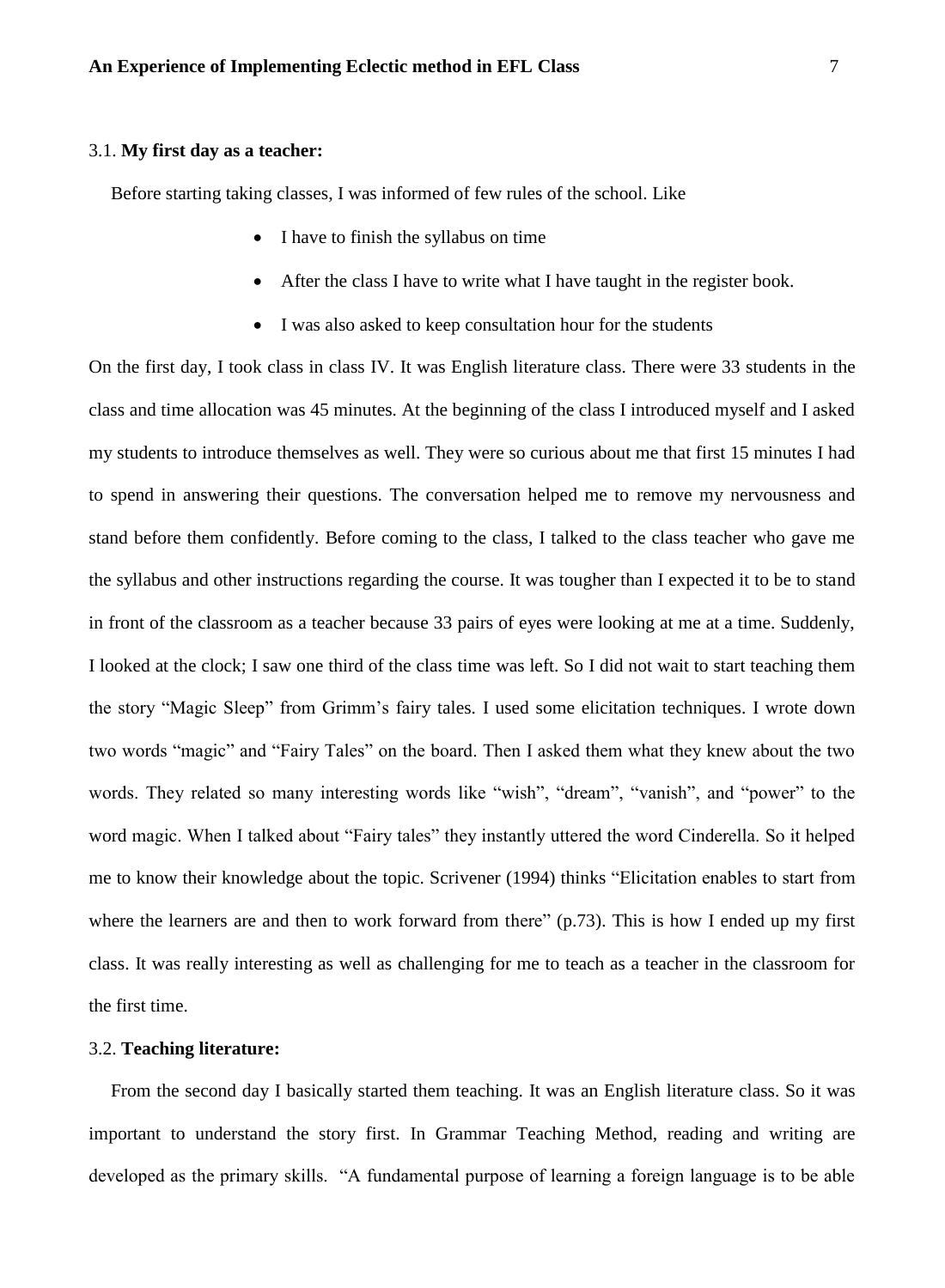to read literature written in the target language" (Larsen- Freeman, 2004, p.17). At first, I asked my students to go through the text to get the main idea which is called Skimming. Then I choose students one by one to read out a few lines from the story "Magic sleep". I helped them with the meaning as well as with the pronunciations if they failed to utter any words. To solve the question answer part and fill in the blanks, they used to do scanning, a type of expeditious reading. Hughes (2003) defines expeditious reading as quick and efficient reading which includes,

**Skimming** a type of reading to obtain the main idea of the text and

**Scanning** is to find out specific words, percentages, names or information from the reading text (p.138). In this way students practiced reading.

## **3.2.1. Teaching grammar:**

For teaching grammar, I have used both GTM and direct method. Both GTM and direct method use deductive and inductive methods respectively. I choose few grammatical items where I used deductive method because it was easier for them to learn those particular items. At the same time I chose inductive method when the topic was consisted of so many rules. For example, I taught articles inductively while I used deductive approach to teach them tense.

## **3.2.2. Teaching Tense**:

GTM follows deductive way of teaching grammar. In deductive approach, the explanations of grammatical principle precede its application (Fischer, 1979, p.98). I only applied deductive process to teach them tense. Because I observed that students find it pretty much boring. I wrote few sentences on the board.

|  | For example: I do my home workeveryday. | He does his home work everyday    |
|--|-----------------------------------------|-----------------------------------|
|  | We do our home workeveryday.            | Sadia does his home work everyday |
|  | They do their home work every day.      | She does his homework every day.  |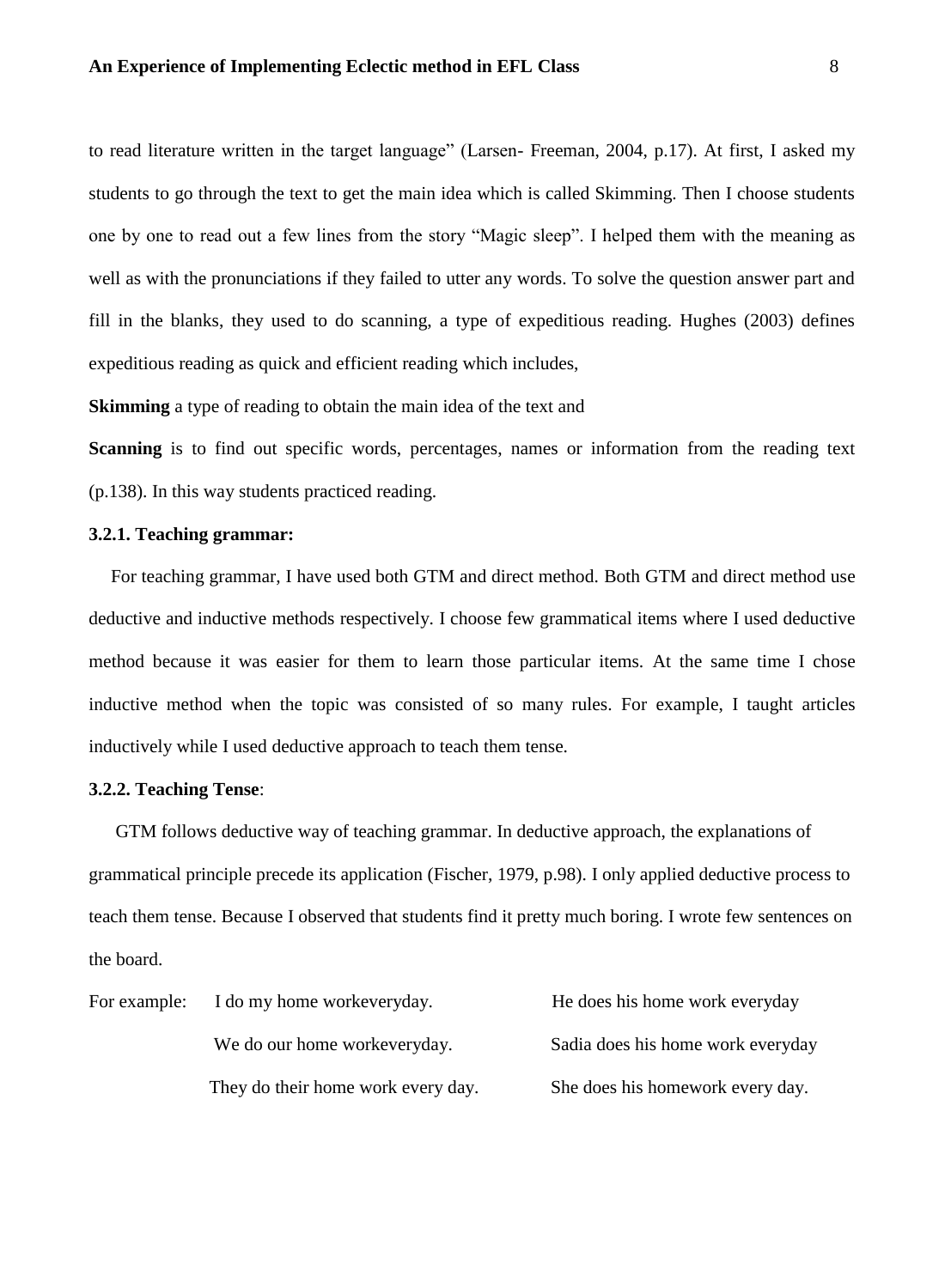So without applying the rules it was not possible for me to make them understand why we use does /do in the above sentences. I taught them if the subject is  $3<sup>rd</sup>$  person singular number then in present simple tense we need to add s/es to the verb. After learning the rule they applied it in different sentences.

#### **3.3.TeachingArticles:**

In direct method, grammar is taught inductively (Richards and Rodgers, 2001, p.12). As I was following eclectic method, I had used both GTM and direct method in teaching grammar. For teaching articles, I have used inductive method. In inductive approach, students discover the grammatical principle for themselves (Fischer, 1979, p.98). To do that, I wrote down few sentences on the board. For example:

| An hour          | Ahorse    |
|------------------|-----------|
| An honest man    | Ahouse    |
| An honorable man | Ahospital |

From the above examples, it was generalized that, if the sound of the consonant is absent or if the consonant sounds like a vowel then we will use "an" article otherwise we will use "a". I also provided them with other examples to understand the rules of articles.

## **3.3. 1.Teaching Vocabulary:**

 In the language part, I had to teach Vocabularies. There are few traditional ways of teaching vocabularies. Weir states that, "Students develop extensive vocabularies not by completing work sheets, memorizing word lists, or using dictionary to define unknown words but by the act of reading (as cited in Bintz, 2011, p.46)." Bintz (2011) refers to free choice of reading where students spend much time and develop vocabulary growth (p.46). I chose direct method to teach them new words and synonyms. After reading the story "magic sleep" I picked up few words like 'Spell', 'magic', 'Roved', 'staircase', 'nod' etc. and explained them in English rather than translating those words into Bengali. After the explanation, I gave them few tasks. I asked my student to make few sentences using those new words, to make sure whether they got the meaning or not. Nagy (1988) explains that Student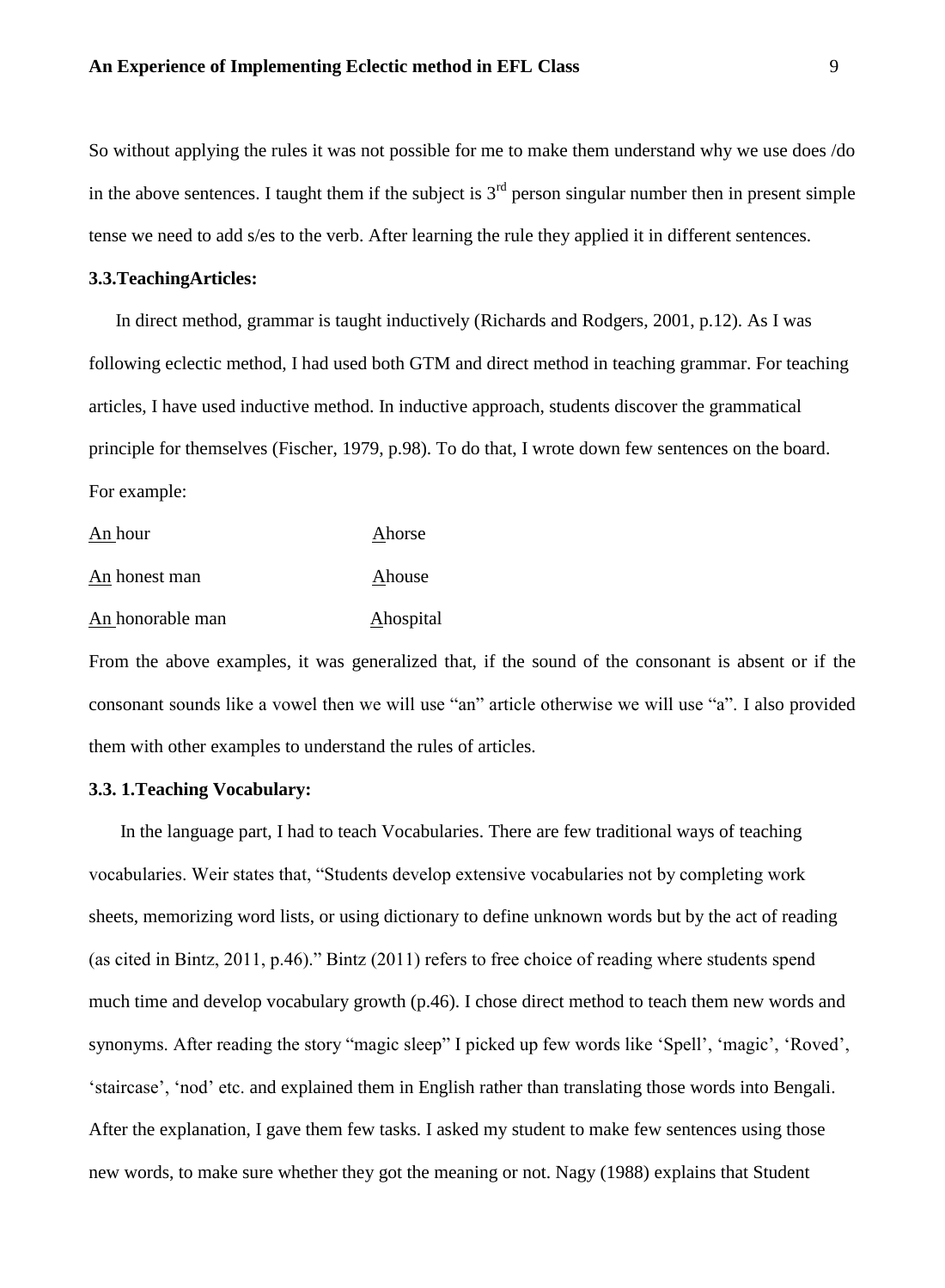should be given tasks that requires them to use the words rather than to state the meaning of the words they are learning (p.26). In the language class they also practiced opposite words where I used the same techniques to teach them new words.

#### **3.3.2. Teaching writing:**

In the literature class, I taught them biography of William Shakespeare. To practice writing, they were asked to write the poet's profile. Again after teaching the story "Magic sleep" I asked my students to write the summary of the story. Sometimes I chose one of the characters from the reading texts and asked them to write about that character. They used their text books for further information. For example, in class IV, after reading the story "magic sleep" I asked them to write about the princess who was left alone in the palace on the very day she was fifteen years old. According to McDonough, Shaw and Masuhara (2003), reading passage works as a stimulus for a piece of writing (p.185). In the Grammar Translation Method, teacher asks students to write on a topic based upon the aspects of the reading passage of the lesson (Larsen –Freeman, 2004, p.20). In the language class, I have followed CLT to make them practice writing. For example, in one class I asked them to write about the good and bad qualities of a person. I checked some of the copies where they wrote about their class teacher. Sometimes I choose topics from the context of their real lives and asked them to write on those topics. So that they can share their own ideas and ways of expressing themselves in their own language. Here are few topics that I choose them to write.

- a. Write both the bad and good qualities of yours
- b. Write about your best friend
- c. Write about your favorite show on T.V.

According to the teachers of Japan who use CLT, students should be given the opportunity to speak and write from their own experience (as cited in Sato and Kleinsasser, 1999, p.496).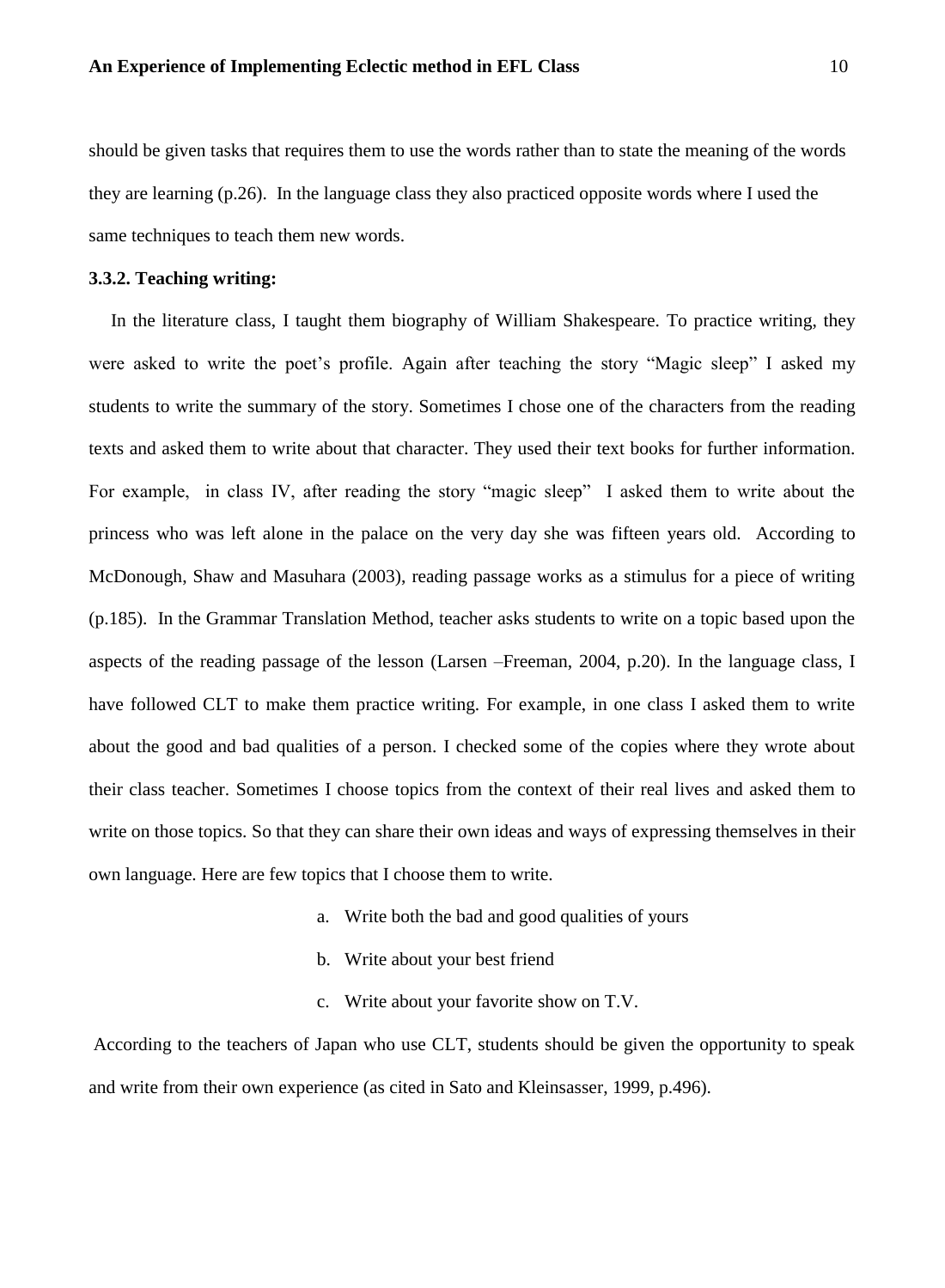## **3.4. Teaching Language:**

In the language class, students used to practice speaking and solved grammatical problems through communicating in the target language. Jeremy Harmer (2007) says, "Activities in CLT typically involve students in real or realistic communication" (p.69). To achieve that, I wrote few words on the board like UFO, Euro, The great wall, Olympic game, etc. I asked my students to ask questions to figure out those words. They asked me questions and in this way they learned how to ask questions in the real life situation.

In the language class, students solved exercises from the language part. Few examples are given below:

a. Find the Strangers: queen King Princess Lady Mother

I gave a brief description about the above words and asked them to find out the stranger word.

b. Think of words which mean the opposite of these words:

| Sunny:  | asleep |
|---------|--------|
| Wet:    | stood  |
| Old:    | narrow |
| Arrive: | pretty |

I explained the words first and then students made new sentences with the above words. As Nagy (1988) explains that Student should be given tasks that requires them to use the words rather than to state the meaning of the words they are learning (p.26).

**C.** Using suffixes and prefixes:

I used inductive method where they learned the examples first to identify suffixes and prefixes and then they produced new words by adding im, ir, il, less, full to the words.

| <b>Examples of prefixes:</b>       | <b>Examples of Suffixes:</b> |  |
|------------------------------------|------------------------------|--|
| $Im + possible = impossible$       | $harm + less = harmless$     |  |
| $Ir +$ responsible = irresponsible | $hand + full = handful$      |  |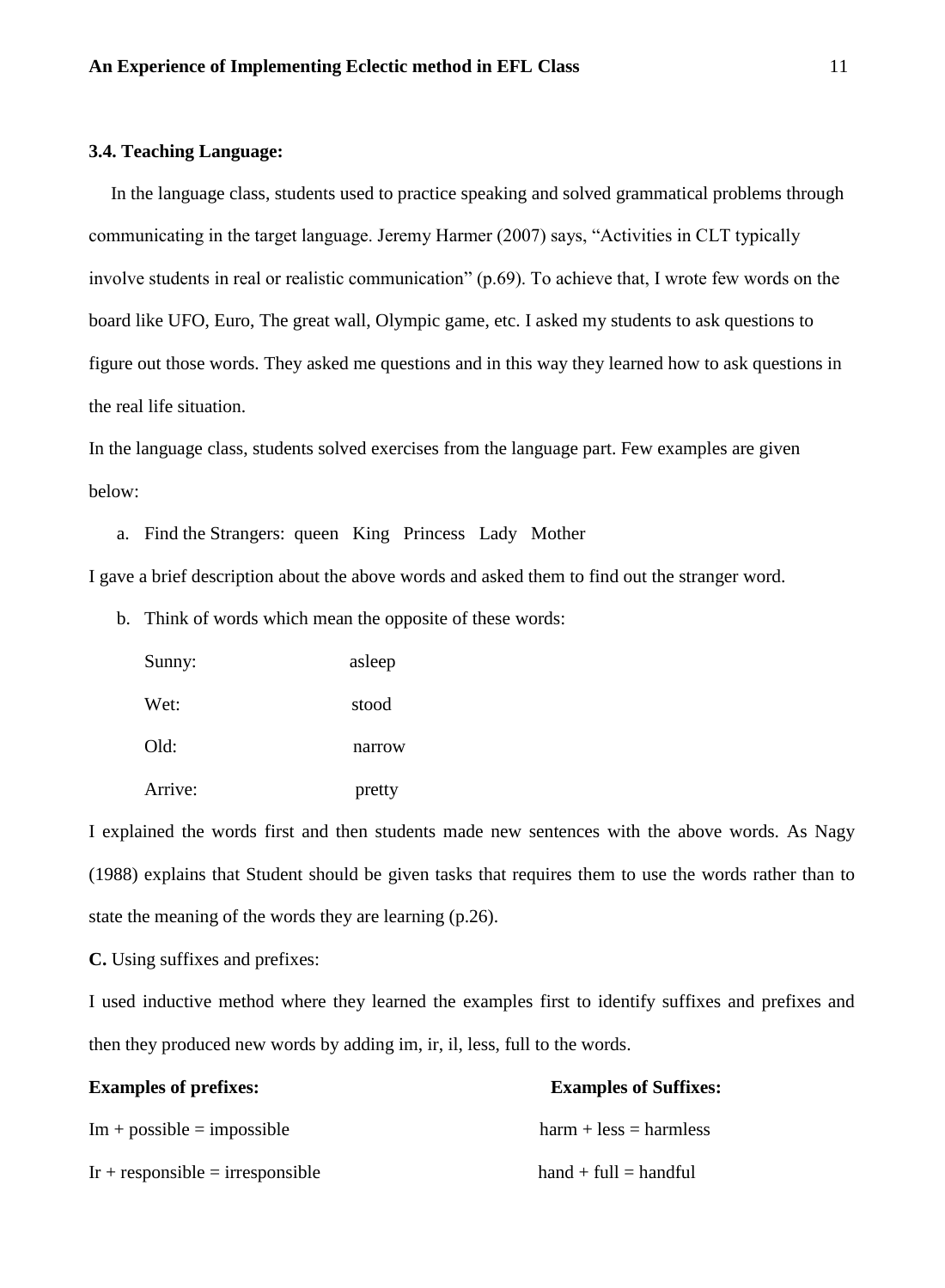$$
i\mathbf{l} + \text{legal} = i\mathbf{l}
$$

 $dis + honest = dishonest$ 

After giving the examples, I read out few words where they used prefixes and suffixes. While reading out the words, some of the students were making a noise. So to make them quiet I said, "aste" in bengali and instantly they made a new word, "disaste". It was quite interesting to teach them suffixand prefix items. Whenever they heard a new word they used to produce a new one by adding suffix or prefix.

I ended the class with a language game. I used to divide the class into two groups and reviewed the whole class by playing a game. Like, in one class, I taught adjectives. So I chose students one by one to complement his or her friends with adjectives. Again, I gave marks for each correct answer and deducted mark for the wrong answers. So students found the game interesting and played with enthusiasm. There was a competition between the girls and boys as well. If one girl fails to answer or gave wrong answer they boys made fun of it and tried to answer for the bonus mark. I used the board to give marks to both of the groups. So they took it very seriously.

#### 3.4.1. **Teaching pronunciation:**

There was not any task on pronunciation. So I just corrected my students if they uttered any word incorrectly. Cook (2013) states few process of teaching pronunciation

- a. Use of phonetic script
- b. Imitation
- c. Discrimination of sounds
- d. Consciousness raising
- e. Communication (p.81-82)

At advanced levels, students learn pronunciation by phonetic transcription of spoken language using IPA. Since my students were in pre- intermediate level so I could not use phonetic transcript. They made mistakes frequently while uttering the words "pleasure", "measure", "version", "genre",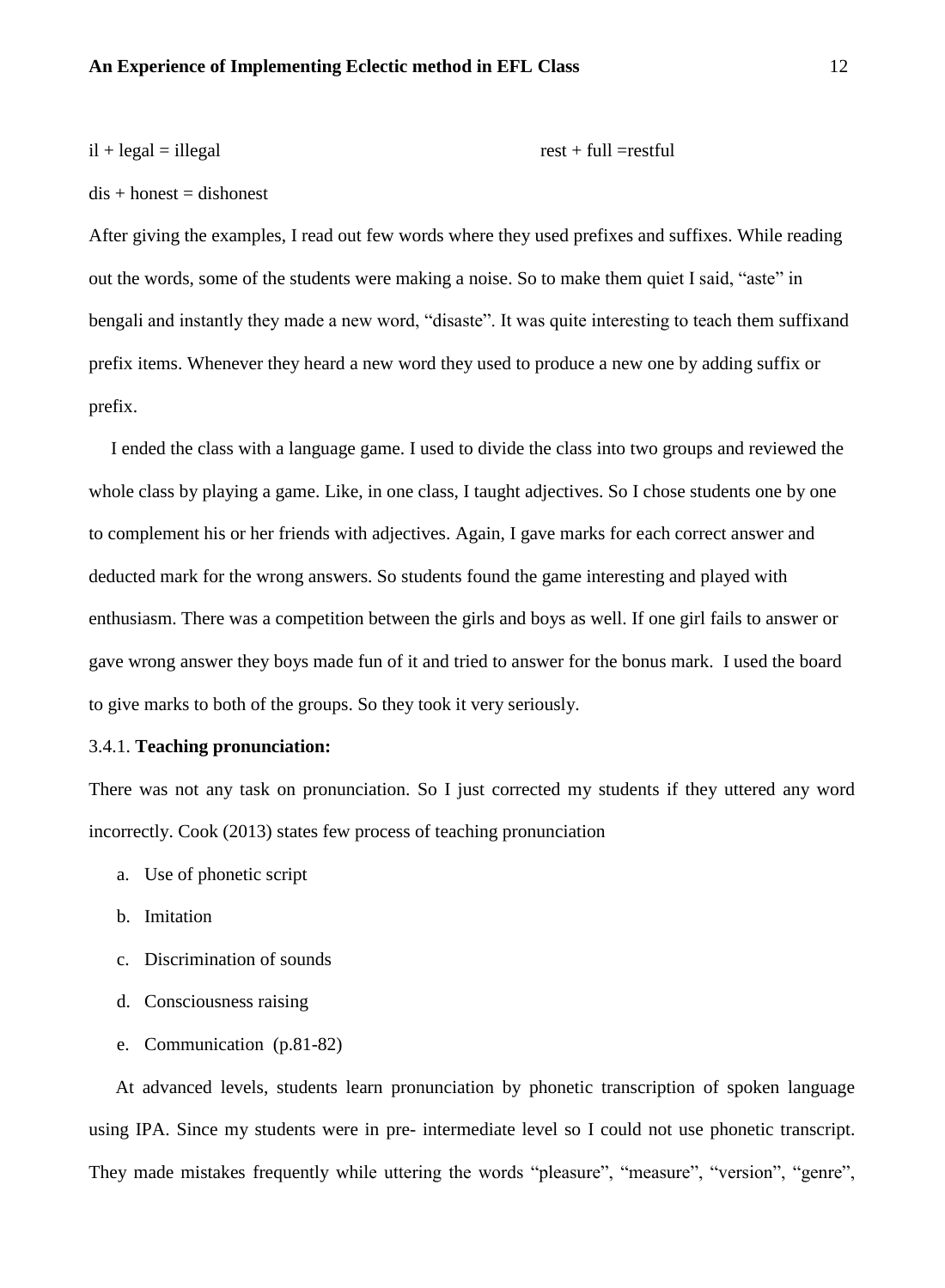"magenta" etc. To correct them I uttered the words and asked them to repeat. In imitation, students repeat words and phrases again and again. To make it clearer I wrote "measure" and "magenta" on the board and uttered them so that they can figure out the difference between the sounds /3/ and /d3/. I have noticed that students hardly use the sound / $\frac{1}{3}$ . So discrimination of sounds helped them to identify /ʒ/ sound.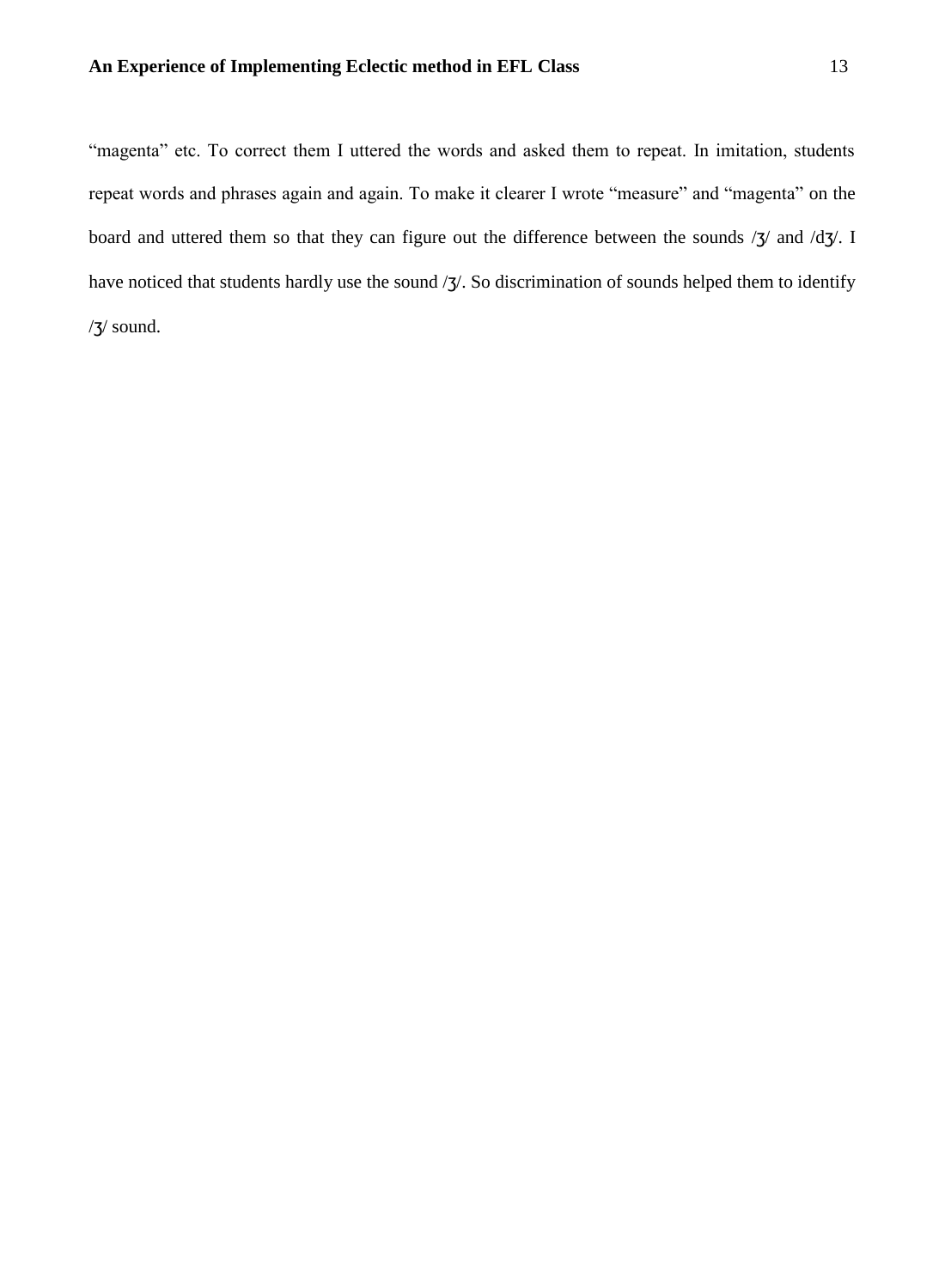#### **Discussion**

A teacher"s big task is to manage the class. As a teacher it is very important to create an environment so that learning can take place. According to Scrivener (1994), "The skills of creating and managing a successful class maybe the key to the whole success of a course" (p.54). As I mentioned that, rotation of seats was absent, so I used to rearrange the seats to avoid gossiping and whispering inside the class.

I used to start the class with elicitation which helped me to grab the students" concentration. I used the board and when I wrote on it I choose sideways position. It helped me to make eye contact with the class. I played different roles as a teacher in the different situations. Sometimes I had to be strict to manage the class. While I was discussing grammatical rules or giving any instructions, I played a role of a controller. Harmer (2007) says, when a teacher acts as a controller, he or she is basically in charge of the class and "acting as a controller makes sense, for example when giving explanations, organizing question and answer work, lecturing, making announcements or bringing a class to order (p.108-109). But most of the time I used to be less dominant and encouraged students' talking. As Sato and Kleinsasser (1999) state that CLT teacher should motivate students' communication (p.496). I encouraged my students communicate more in the target language. It was one of the rules of the school that students were not allowed to use native language inside the school campus. But students had a tendency to use L1 in their conversation. They hardly used L1 to express a full sentence, they used to switch code. According to Cook (2013), going from one language to the other in mid –speech when both speakers know the same two languages is code switching (173-174). For example, "valo", "shundor", "onek",etc are the words they frequently used in sentences during conversation.

I used GTM in teaching literature. But to fulfill reading objective other aspects of reading like sentence rhythm, intonation are also important. Cook (2013) points out the importance of intonation by differentiating two sentences. For example: "He is going, with falling intonation is a statement; he is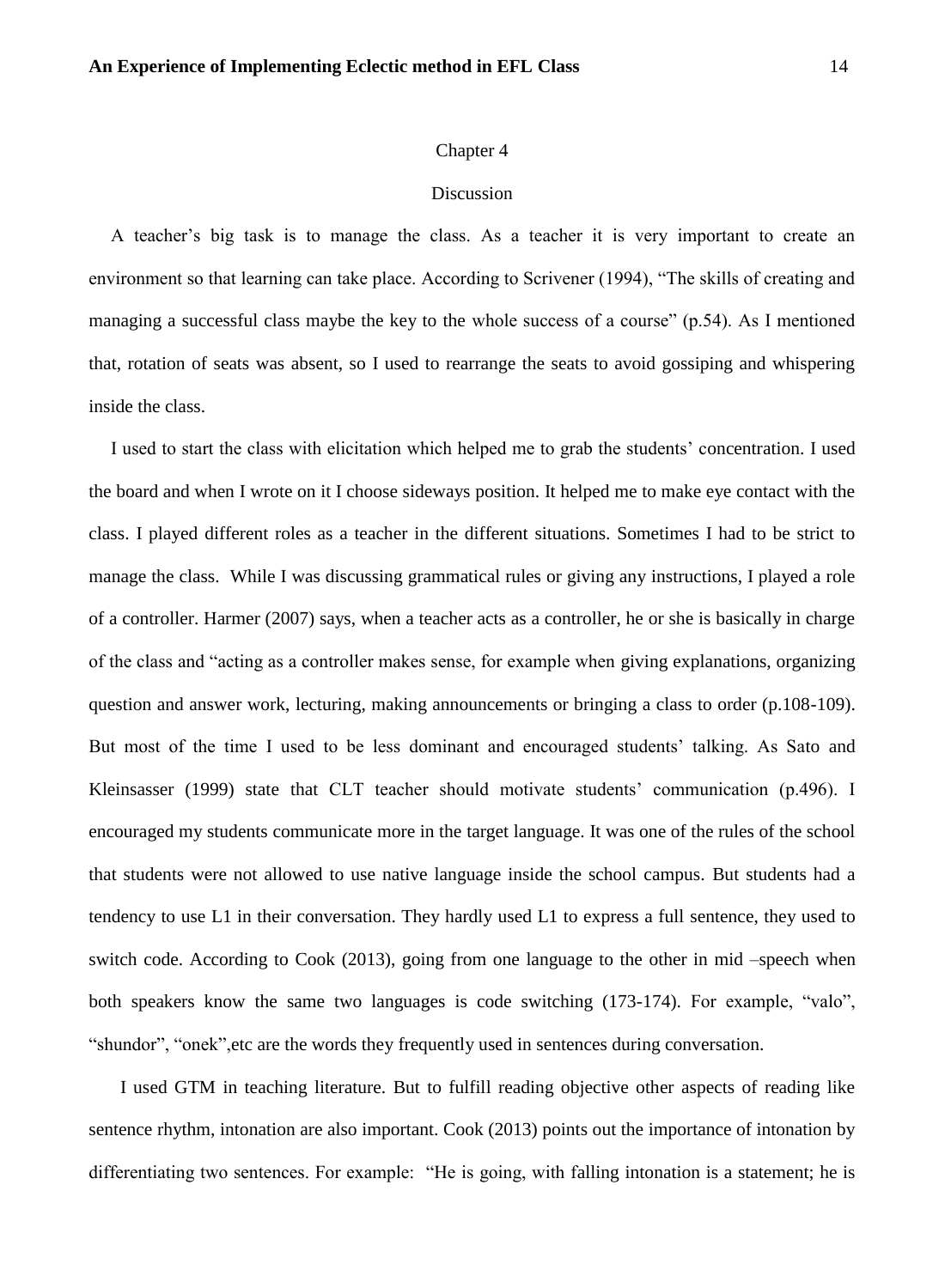going with rising intonation is a question" (p.83). I helped my students with the difficult pronunciation but my focus was to making them understand the text so that they can solve the question answer part. Reichert (1948) points out that, to fulfill reading objective translation method do not work properly. Students learn decoding language by translation method. But pronunciation, sentence rhythm and meaning- producing intonation are learnt through the direct method. I have applied eclectic method but due to the time limit and to complete their syllabus I had to give more emphasize on GTM than the direct method. So reading objective was not fulfilled in that much.

At the beginning when students made any mistakes, I would not correct them immediately. As Tony Lynch said, "the best answer to the question of when to intervene in learner talk is: as late as possible (as cited in Harmer, 2007, p.143). But it made another problem. They made the same mistake again and again. The reason might be the level of class they belong to. They would have forgotten the feedback that I gave. For the same reason, after checking the home work I would note down the major mistakes and discuss them in the classroom. While checking homework, I observed that they used small letters. They hardly used capital letters to start a sentence. It might be the effect of using cell phones where they use small letters to write messages. At the end of the class, I had to write down what I have taught in the register book. It helped the authority to be informed of the classroom activities.

I also worked as an invigilator during the exam. It was quite interesting to be in the exam hall as an invigilator. Students always looked for opportunities to ask me questions. In language exam, one of the students asked me a word meaning. When I tried to make her understand that I cannot tell her the answer she just threw the exam paper over my face. It was the most shocking experience that I had in Cordova international school during my internship.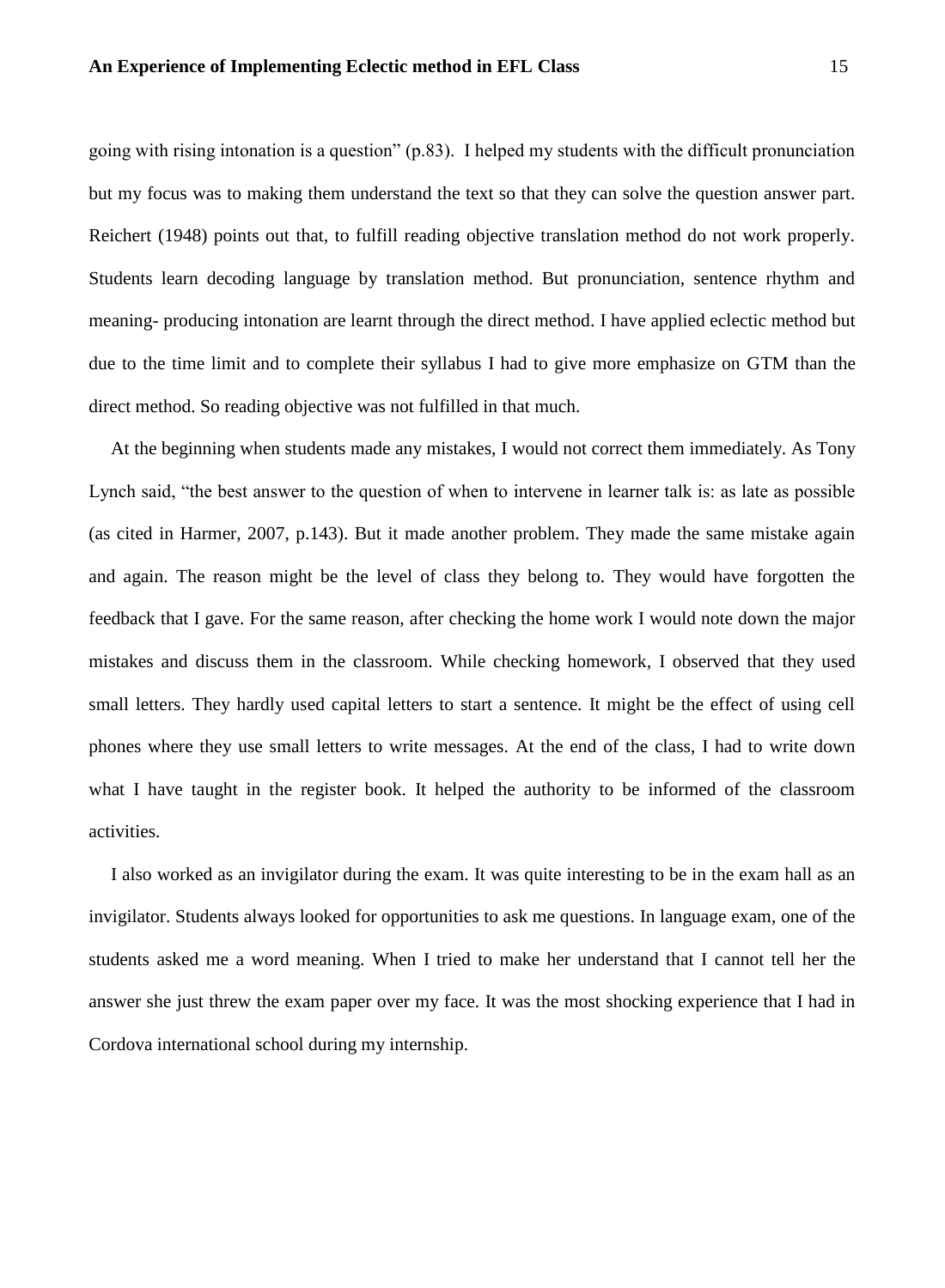## Recommendation

Language comprises of all the four skills which are reading, writing, speaking and listening. It is important to select methods and apply them to teach all of them. In our country, most of the time only the traditional methods are used for teaching purpose. There is hardly any focus on teaching style or methods. In a classroom both teaching and learning are executed simultaneously. So it is important to have an effective method or a set of methods to accomplish teaching objective. Here are some recommendations for selecting ELT methods as well as implementation in the classroom.

- Teaching methods and technique should be selected on the basis of the students' performance.
- It is important to grab the students' attention to execute an effective class. Elicitation, group work, language game work as a catalyst to do so.
- Teacher oriented classroom is not suitable for teaching and learning purpose.
- Students' interaction with the teacher and the students is important to identify the students' improvement in language proficiency.
- Teacher should maintain a balance between teacher's talk time (TTT) and students' talk time so that students may feel free to ask any questions regarding their course.
- Teacher should identify methods that are beneficial to the students.
- By applying an eclectic method, a teacher gets to know which methods are suitable for the students.
- After checking homework, teacher should note down the mistakes and discuss them in the next class.
- Teacher should give feedback as soon as possible. It is better to start with the positive one.
- Before ending the class teacher should make a quick review by playing a game or asking questions regarding what they have been taught in the class.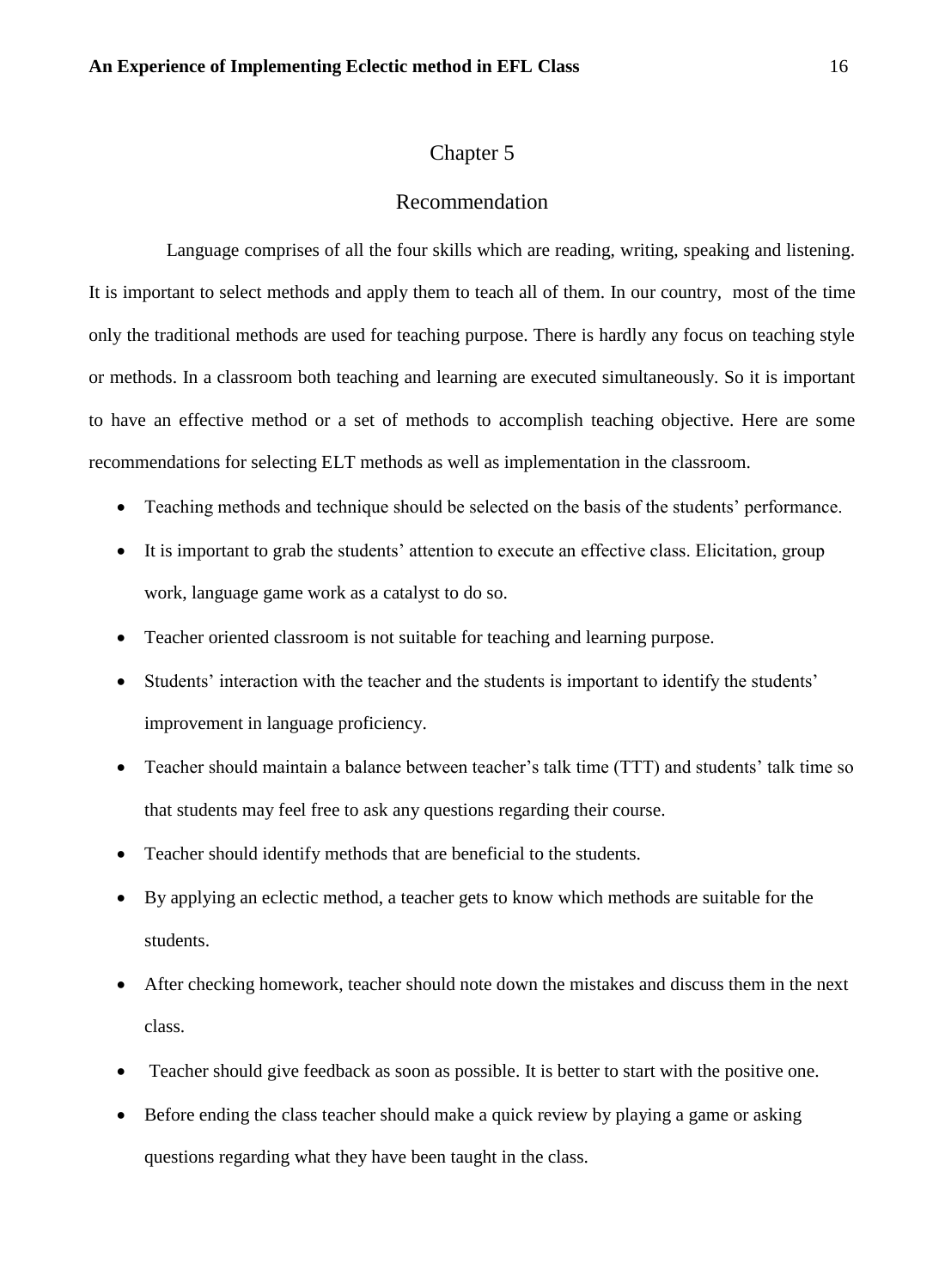- Teacher should encourage students to speak in L2. Bothe accuracy and fluency is important. If students don"t speak fluently in L2 then how can a teacher make them accurate.
- Teacher should give comprehensible instruction before any class activity or group work.
- The tendency of the interference of native language is very obvious. Teachers should encourage students to use L2 more but native language should be given the priority as well. Because a main purpose of a language is to express thoughts. So if one can"t express it in L2 then he or she should be given the chance to express it in his or her own language. Teacher may help students to express it in L2 further.
- In the syllabus the school authority should include some tasks on pronunciation and listening skills. So that all the four skills are emphasized at a time.
- The school authority should think of improving the infrastructure of the school to minimise noise in classrooms.
- It is important to have privacy in each classroom so that both teacher and students can concentrate in teaching and learning.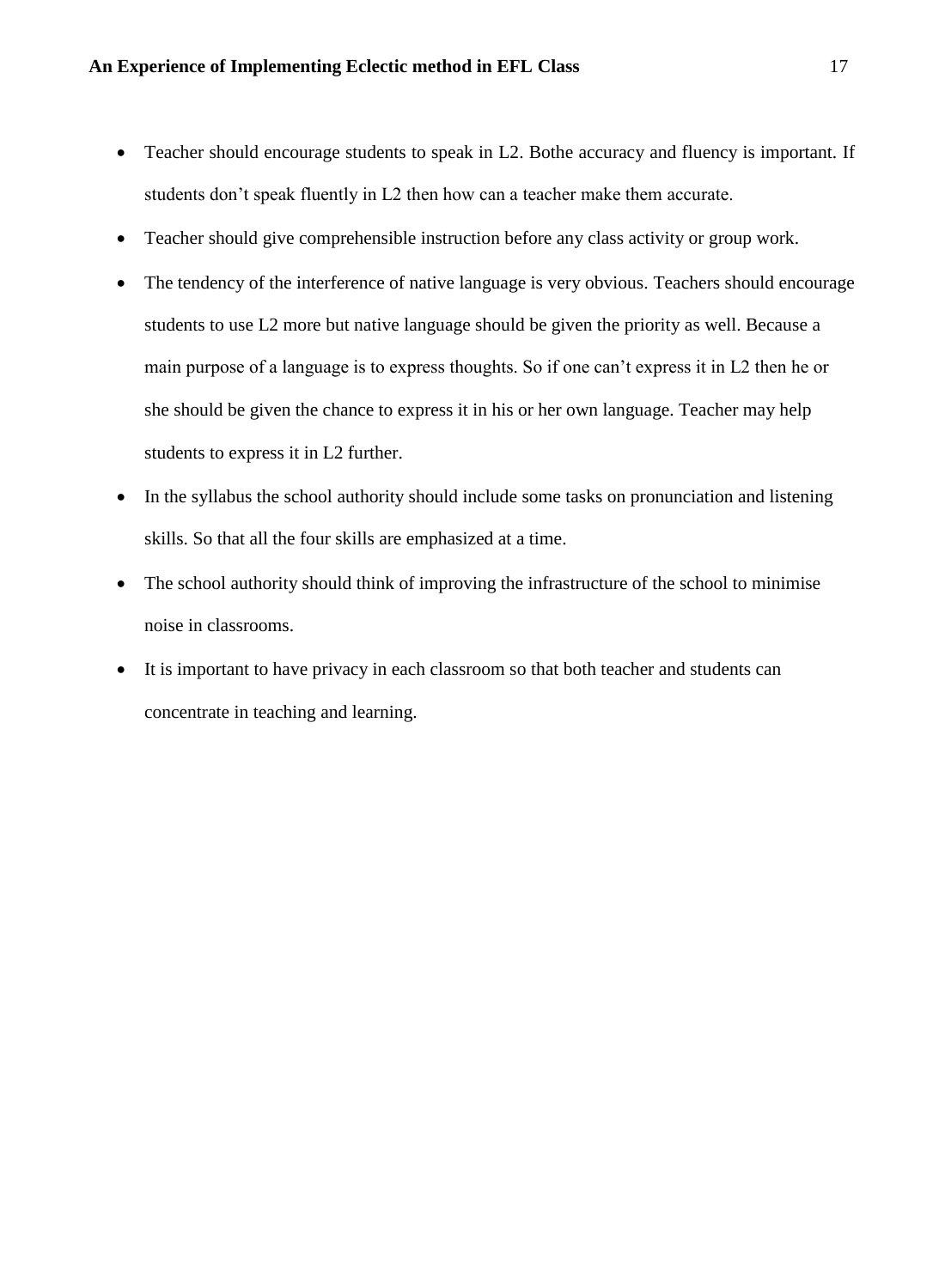## Conclusion

In our education system, there is hardly any focus on teaching methods. In most of the educational institutions teachers follow the traditional style in teaching. In the EFL classes, I think teachers should have a teaching style to accomplish the teaching goal. It is important to give emphasize on four skills of language. But most of the time speaking and reading get the priority. As a result students learn reading and writing comparatively better than the other two skills.

Eclectic method is the combination of different methods. A teacher can design this method according to the students" competency and proficiency by adapting different methods. It is beneficial to both of the teachers and students to fulfill the requirement of EFL classes. Another advantage of this method is, a teacher can modify this method if one of the techniques fails to fulfill the course requirement.

In conclusion, I want to say that it was quite interesting to teach in Cordova International School. The practical knowledge of teaching really helped me to compare the linguistic theory and methods to the academic knowledge of mine. It was an opportunity to experience different aspect of teaching as a teacher. I have observed different psychological aspect of the students which was another interesting part of my teaching.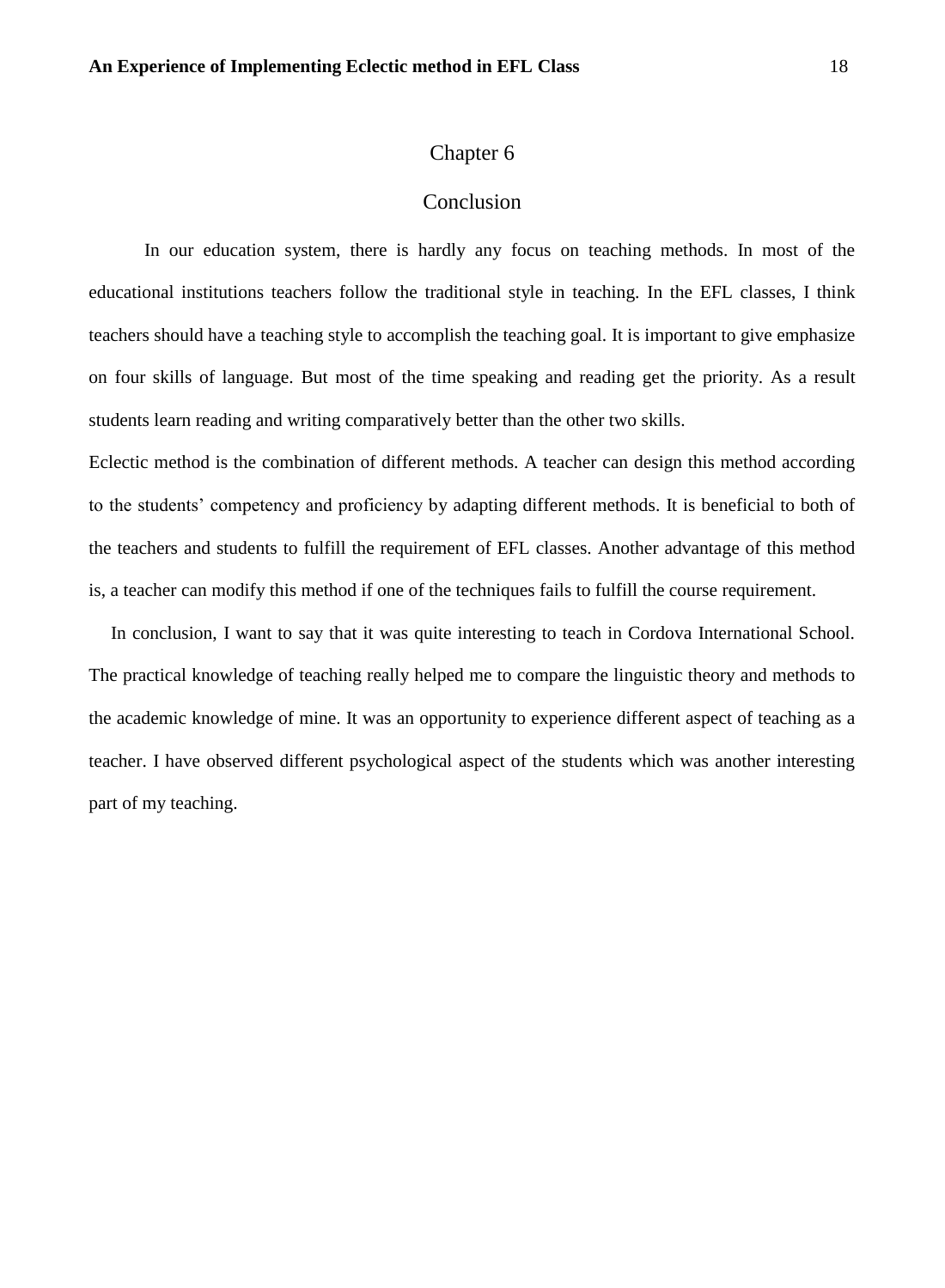## References

Argenter, J. A. (2001). Code-switching and dialogism: Verbal practices among Catalan Jews in the

Middle Ages *Language in society*, *30*(03), 377-402. Retrieved from

http://www.jstor.org/stable/4169121

Bintz, W. P. (2011). Teaching vocabulary across the curriculum. *Middle School Journal*, *42*(4), 44-53. Retrieved from [http://www.jstor.org/action/doBasicSearch?Query=Teaching+vocabulary+across+the+curriculu](http://www.jstor.org/action/doBasicSearch?Query=Teaching+vocabulary+across+the+curriculum&acc=on&wc=on&fc=off&group=none) [m&acc=on&wc=on&fc=off&group=none](http://www.jstor.org/action/doBasicSearch?Query=Teaching+vocabulary+across+the+curriculum&acc=on&wc=on&fc=off&group=none)

Bell, D. M. (2007). Do teachers think that methods are dead?. *ELT journal*,*61*(2), 135-143. Retrieved from [http://eltj.oxfordjournals.org/search?fulltext=Do+teacher+think+methods+are+dead&submit=y](http://eltj.oxfordjournals.org/search?fulltext=Do+teacher+think+methods+are+dead&submit=yes&x=13&y=12)  $es&x=13&y=12$ 

Cook, V. (2013). *Second Language Learning and Language Teaching, UK: Hodder Education.*

Eskey, D. E. (1983). Meanwhile, back in the real world…: Accuracy and fluency in second language teaching. *TESOL quarterly*, *17*(2), 315-323. Retrieved from [http://www.jstor.org/action/doBasicSearch?Query=Meanwhile%2C+back+in+the+real+world](http://www.jstor.org/action/doBasicSearch?Query=Meanwhile%2C+back+in+the+real+world&acc=on&wc=on&fc=off&group=none) [&acc=on&wc=on&fc=off&group=none](http://www.jstor.org/action/doBasicSearch?Query=Meanwhile%2C+back+in+the+real+world&acc=on&wc=on&fc=off&group=none)

Fischer, R. A. (1979). The Inductive‐Deductive Controversy Revisited. *The Modern Language Journal*, *63*(3), 98-105. Retrieved from [http://www.jstor.org/action/doBasicSearch?Query=The+Inductive%E2%80%90Deductive+Co](http://www.jstor.org/action/doBasicSearch?Query=The+Inductive%E2%80%90Deductive+Controversy+Revisited&acc=on&wc=on&fc=off&group=none) [ntroversy+Revisited&acc=on&wc=on&fc=off&group=none](http://www.jstor.org/action/doBasicSearch?Query=The+Inductive%E2%80%90Deductive+Controversy+Revisited&acc=on&wc=on&fc=off&group=none)

Harmer, J. (2007). *The Practice of English Language Teaching.* Cambridge, UK: longman.

Hughes, A. (2003). *Testing for language teachers*. Cambridge, UK: Cambridge University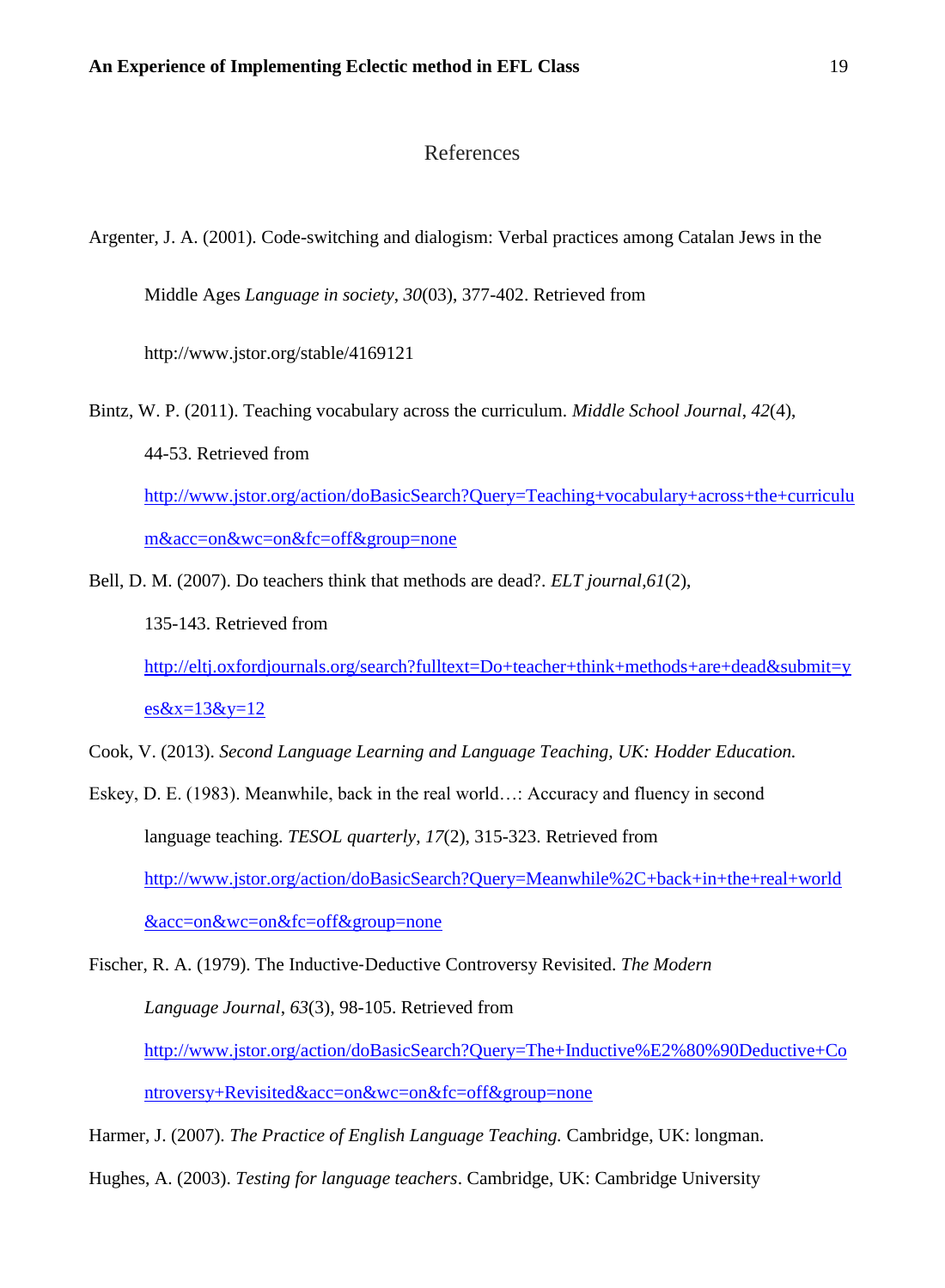Press.

- Kumar, C. P. (2013). The Eclectic Method-Theory and Its Application to the Learning of English. *International Journal of Scientific and Research Publications*, *3*(6). Retrieved from [http://scholar.google.com/scholar?hl=en&q=The+Eclectic+Method-](http://scholar.google.com/scholar?hl=en&q=The+Eclectic+Method-Theory+and+Its+Application+to+the+Learning+of+English&btnG=&as_sdt=1%2C5&as_sdtp)[Theory+and+Its+Application+to+the+Learning+of+English&btnG=&as\\_sdt=1%2C5&as\\_sdtp](http://scholar.google.com/scholar?hl=en&q=The+Eclectic+Method-Theory+and+Its+Application+to+the+Learning+of+English&btnG=&as_sdt=1%2C5&as_sdtp)
- Li, W. (2012). An eclectic method of college English teaching. *Journal of language teaching and research*, *3*(1), 166-171. Retrieved from <http://www.ojs.academypublisher.com/index.php/jltr/article/view/jltr0301166171>
- McDonough, J., Shaw, C., &Masuhara, H. (2003). *Materials and Methods in ELT*. Oxford, OX4 2DQ, UK: John Wiley & Sons.
- Nagy, W. E. (1988). *Teaching vocabulary to improve reading comprehension*. National Council of Teachers of English, 1111 Kenyon Rd., Urbana, IL 61801 (Stock No. 52384-015, \$4.95 member, \$7.50 nonmember- -ISBN-0-8141-5238-4); International Reading Association, PO Box 8139, 800 Barksdale Rd., Newark, DE 19714-8139 (No. 151, \$4.95 member, \$7.50 nonmember--ISBN-0-87207-151-0). Retrieved from <http://eric.ed.gov/?id=ED298471>

Popova, D. (2001). Eclecticism In Foreign Language Teaching. *Greta: revista para profesores deinglés*, *9*(2), 35-37. Retrieved from [http://scholar.google.com/scholar?hl=en&q=Eclecticism+In+Foreign+Language+Teach](http://scholar.google.com/scholar?hl=en&q=Eclecticism+In+Foreign+Language+Teaching&btnG=&as_sdt=1%2C5&as_sdtp)  [ing&btnG=&as\\_sdt=1%2C5&as\\_sdtp=](http://scholar.google.com/scholar?hl=en&q=Eclecticism+In+Foreign+Language+Teaching&btnG=&as_sdt=1%2C5&as_sdtp)

- Rodgers, T. S. (2014). *Approaches and methods in language teaching*. Cambridge University Press.
- Reichert, H. W. (1948). Translation and the Reading Objective. *The German Quarterly*, *21*(3), 175-184. Retrieved from